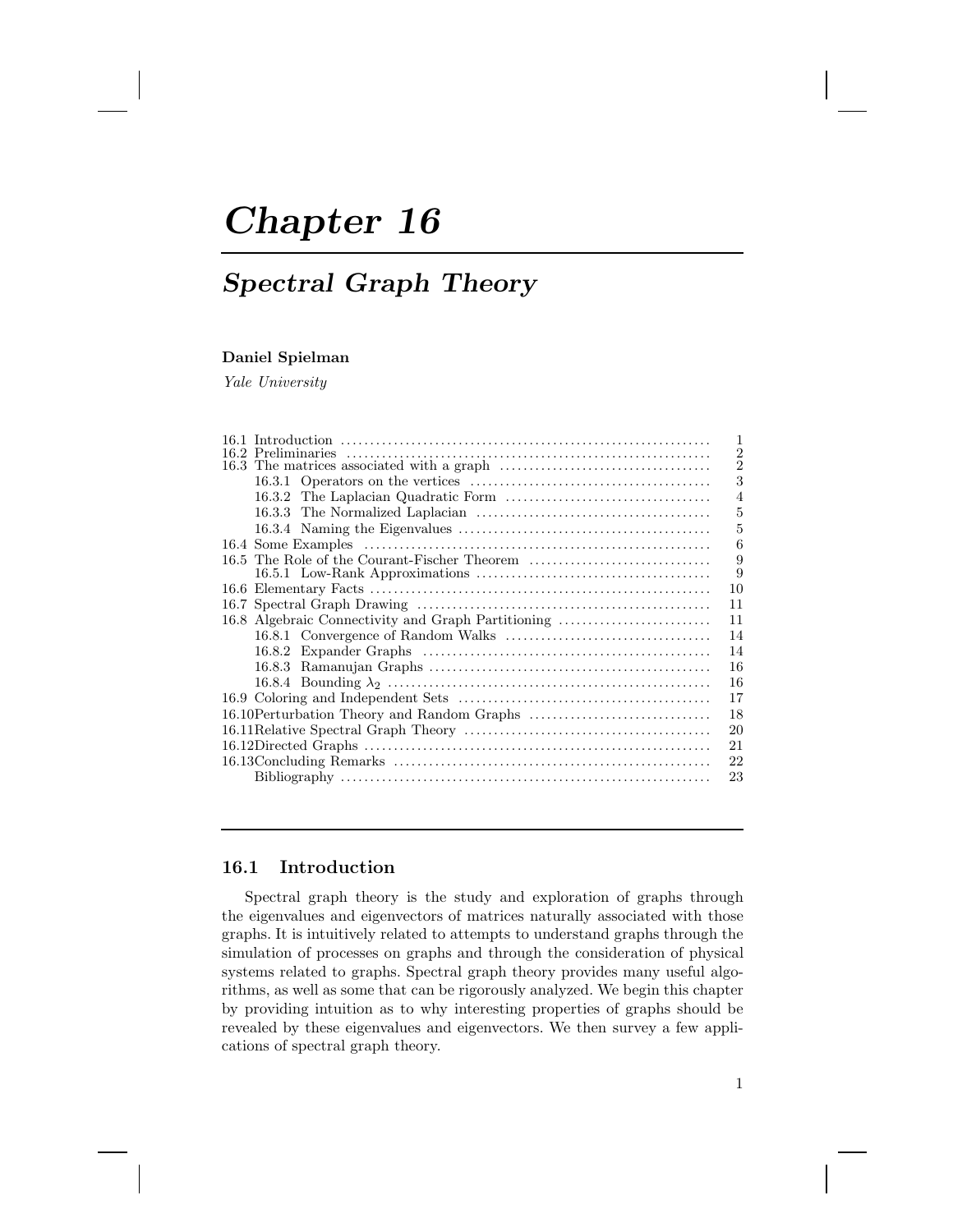The figures in this chapter are accompanied by the Matlab code used to generate them.

# 16.2 Preliminaries

We ordinarily view an undirected graph<sup>1</sup> G as a pair  $(V, E)$ , where V denotes its set of vertices and  $E$  denotes its set of edges. Each edge in  $E$  is an unordered pair of vertices, with the edge connecting distinct vertices  $a$  and  $b$ written as  $(a, b)$ . A weighted graph is a graph in which a weight (typically a real number) has been assigned to every edge. We denote a weighted graph by a triple  $(V, E, w)$ , where  $(V, E)$  is the associated unweighted graph, and w is a function from  $E$  to the real numbers. We restrict our attention to weight functions  $w$  that are strictly positive. We reserve the letter  $n$  for the number of vertices in a graph. The degree of a vertex in an unweighted graph is the number of edges in which it is involved. We say that a graph is *regular* if every vertex has the same degree, and d-regular if that degree is d.

We denote vectors by bold letters, and denote the ith component of a vector x by  $x(i)$ . Similarly, we denote the entry in the *i*th row and *j*th column of a matrix M by  $M(i, j)$ .

If we are going to discuss the eigenvectors and eigenvalues of a matrix  $M$ , we should be sure that they exist. When considering undirected graphs, most of the matrices we consider are symmetric, and thus they have an orthonormal basis of eigenvectors and  $n$  eigenvalues, counted with multiplicity. The other matrices we associate with undirected graphs are *similar* to symmetric matrices, and thus also have  $n$  eigenvalues, counted by multiplicity, and possess a basis of eigenvectors. In particular, these matrices are of the form  $MD^{-1}$ , where  $M$  is symmetric and  $D$  is a non-singular diagonal matrix. In this case,  $D^{-1/2}MD^{-1/2}$  is symmetric, and we have

$$
D^{-1/2}MD^{-1/2}v_i = \lambda_i v_i \quad \implies \quad MD^{-1}(D^{1/2}v_i) = \lambda_i \left(D^{1/2}v_i\right).
$$

So, if  $v_1, \ldots, v_n$  form an orthonormal basis of eigenvectors of  $D^{-1/2}MD^{-1/2}$ . then we obtain a basis (not necessarily orthonormal) of eigenvectors of  $MD^{-1}$ by multiplying these vectors by  $D^{1/2}$ . Moreover, these matrices have the same eigenvalues.

The matrices we associate with directed graphs will not necessarily be diagonalizable.

<sup>&</sup>lt;sup>1</sup>Strictly speaking, we are considering simple graphs. These are the graphs in which all edges go between distinct vertices and in which there can be at most one edge between a given pair of vertices. Graphs that have multiple-edges or self-loops are often called multigraphs.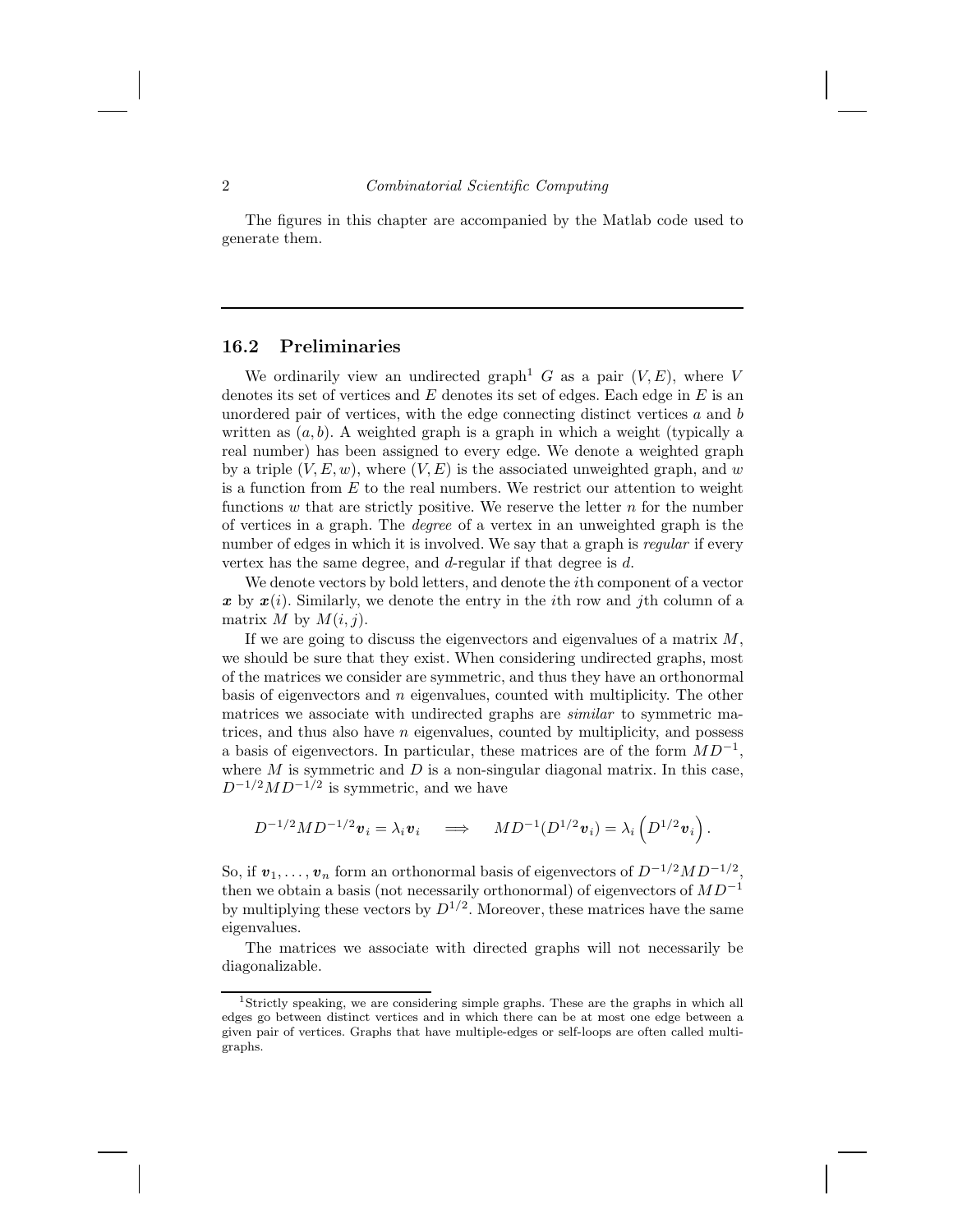#### 16.3 The matrices associated with a graph

Many different matrices arise in the field of Spectral Graph Theory. In this section we introduce the most prominent.

# 16.3.1 Operators on the vertices

Eigenvalues and eigenvectors are used to understand what happens when one repeatedly applies an operator to a vector. If  $A$  is an  $n$ -by- $n$  matrix having a basis of right-eigenvectors  $v_1, \ldots, v_n$  with

$$
A\mathbf{v}_i = \lambda_i \mathbf{v}_i,
$$

then we can use these eigenvectors to understand the impact of multiplying a vector  $x$  by A. We first express  $x$  in the eigenbasis

$$
\bm{x} = \sum_i c_i \bm{v}_i
$$

and then compute

$$
A^k \boldsymbol{x} = \sum_i c_i A^k \boldsymbol{v}_i = \sum_i c_i \lambda_i^k \boldsymbol{v}_i.
$$

If we have an operator that is naturally associated with a graph  $G$ , then properties of this operator, and therefore of the graph, will be revealed by its eigenvalues and eigenvectors. The first operator one typically associates with a graph G is its *adjacency operator*, realized by its *adjacency matrix*  $A_G$  and defined by

$$
A_G(i,j) = \begin{cases} 1 & \text{if } (i,j) \in E \\ 0 & \text{otherwise.} \end{cases}
$$

To understand spectral graph theory, one must view vectors  $x \in \mathbb{R}^n$  as functions from the vertices to the Reals. That is, they should be understood as vectors in  $\mathbb{R}^V$ . When we apply the adjacency operator to such a function, the resulting value at a vertex  $a$  is the sum of the values of the function  $x$ over all neighbors b of a:

$$
(A_G\boldsymbol{x})\,(a) = \sum_{b:(a,b)\in E} \boldsymbol{x}(b).
$$

This is very close to one of the most natural operators on a graph: the diffusion operator. Intuitively, the diffusion operator represents a process in which "stuff" or "mass" moves from vertices to their neighbors. As mass should be conserved, the mass at a given vertex is distributed evenly among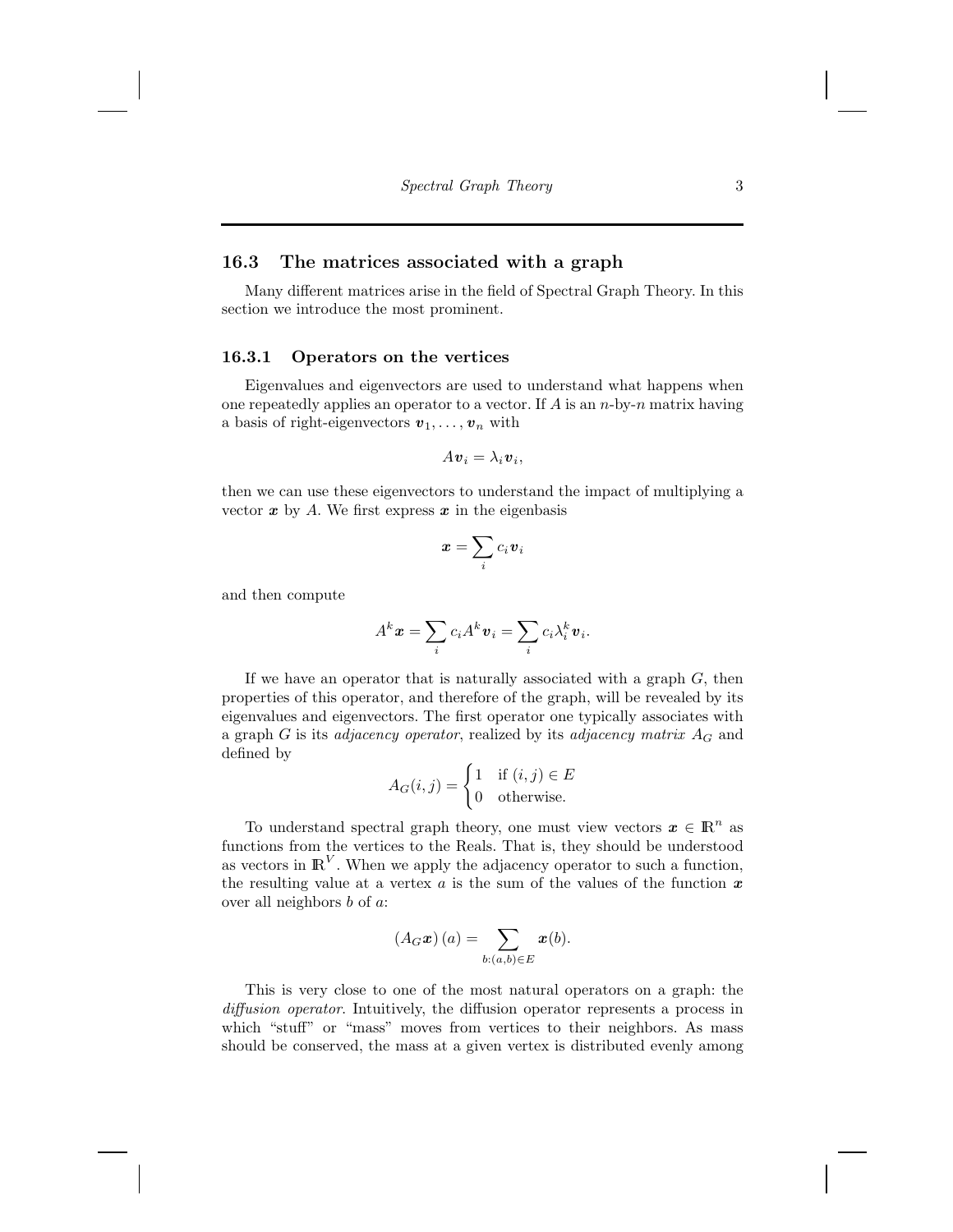its neighbors. Formally, we define the degree of a vertex a to be the number of edges in which it participates. We naturally encode this in a vector, labeled  $\boldsymbol{d}$ :

$$
\boldsymbol{d}(a) = |\{b : (a, b) \in E\}|,
$$

where we write  $|S|$  to indicate the number of elements in a set S. We then define the *degree matrix*  $D_G$  by

$$
D_G(a, b) = \begin{cases} d(a) & \text{if } a = b \\ 0 & \text{otherwise.} \end{cases}
$$

The diffusion matrix of  $G$ , also called the walk matrix of  $G$ , is then given by

$$
W_G \stackrel{\text{def}}{=} A_G D_G^{-1}.
$$
\n<sup>(16.1)</sup>

It acts on a vector  $x$  by

$$
(W_G\boldsymbol{x})\,(a)=\sum_{b:(a,b)\in E}\boldsymbol{x}(b)/\boldsymbol{d}(b).
$$

This matrix is called the *walk matrix* of G because it encodes the dynamics of a random walk on G. Recall that a random walk is a process that begins at some vertex, then moves to a random neighbor of that vertex, and then a random neighbor of that vertex, and so on. The walk matrix is used to study the evolution of the probability distribution of a random walk. If  $p \in \mathbb{R}^n$ is a probability distribution on the vertices, then  $W_G p$  is the probability distribution obtained by selecting a vertex according to  $p$ , and then selecting a random neighbor of that vertex. As the eigenvalues and eigenvectors of  $W_G$ provide information about the behavior of a random walk on G, they also provide information about the graph.

Of course, adjacency and walk matrices can also be defined for weighted graphs  $G = (V, E, w)$ . For a weighted graph G, we define

$$
A_G(a, b) = \begin{cases} w(a, b) & \text{if } (a, b) \in E \\ 0 & \text{otherwise.} \end{cases}
$$

When dealing with weighted graphs, we distinguish between the *weighted de*gree of a vertex, which is defined to be the sum of the weights of its attached edges, and the combinatorial degree of a vertex, which is the number of such edges. We reserve the vector  $d$  for the weighted degree, so

$$
\boldsymbol{d}(a) = \sum_{b:(a,b)\in E} w(a,b).
$$

The random walk on a weighted graph moves from a vertex  $a$  to a neighbor  $b$ with probability proportional to  $w(a, b)$ , so we still define its walk matrix by equation (16.1).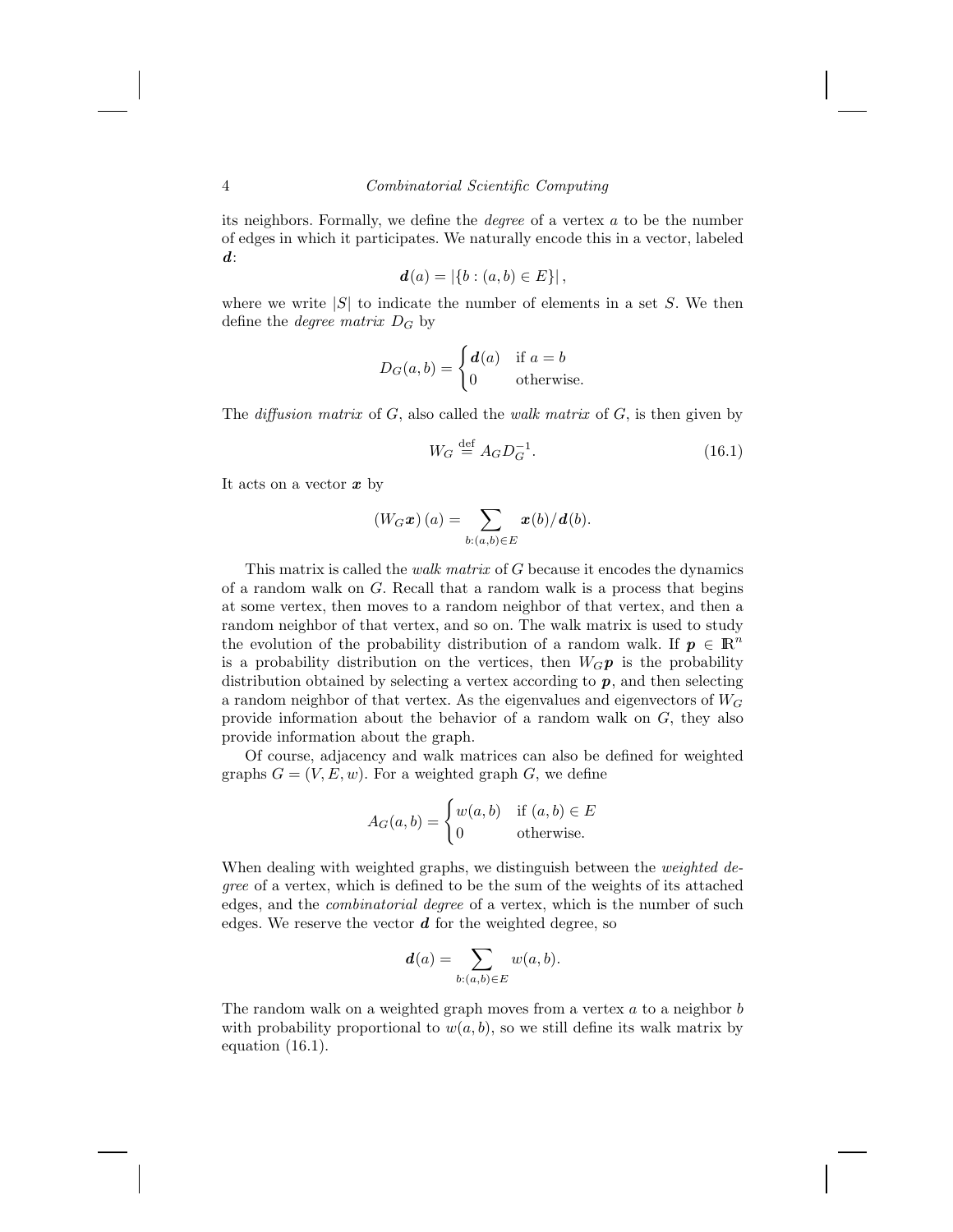#### 16.3.2 The Laplacian Quadratic Form

Matrices and spectral theory also arise in the study of quadratic forms. The most natural quadratic form to associate with a graph is the *Laplacian*, which is given by

$$
\boldsymbol{x}^T L_G \boldsymbol{x} = \sum_{(a,b)\in E} w(a,b) (\boldsymbol{x}(a) - \boldsymbol{x}(b))^2.
$$
 (16.2)

This form measures the smoothness of the function  $x$ . It will be small if the function  $x$  does not jump too much over any edge. The matrix defining this form is the Laplacian matrix of the graph G,

$$
L_G \stackrel{\text{def}}{=} D_G - A_G.
$$

The Laplacian matrices of weighted graphs arise in many applications. For example, they appear when applying the certain discretization schemes to solve Laplace's equation with Neumann boundary conditions. They also arise when modeling networks of springs or resistors. As resistor networks provide a very useful physical model for graphs, we explain the analogy in more detail. We associate an edge of weight w with a resistor of resistance  $1/w$ , since higher weight corresponds to higher connectivity which corresponds to less resistance.

When we inject and withdraw current from a network of resistors, we let  $i_{ext}(a)$  denote the amount of current we inject into node a. If this quantity is negative then we are removing current. As electrical flow is a potential flow, there is a vector  $v \in \mathbb{R}^V$  so that the amount of current that flows across edge  $(a, b)$  is

$$
\boldsymbol{i}(a,b)=(\boldsymbol{v}(a)-\boldsymbol{v}(b))/r(a,b),
$$

where  $r(a, b)$  is the resistance of edge  $(a, b)$ . The Laplacian matrix provides a system of linear equations that may be used to solve for v when given  $i_{ext}$ :

$$
\boldsymbol{i}_{ext} = L_G \boldsymbol{v}.\tag{16.3}
$$

We refer the reader to [1] or [2] for more information about the connections between resistor networks and graphs.

#### 16.3.3 The Normalized Laplacian

When studying random walks on a graph, it often proves useful to normalize the Laplacian by its degrees. The *normalized Laplacian* of  $G$  is defined by

$$
N_G = D_G^{-1/2} L_G D_G^{-1/2} = I - D_G^{-1/2} A_G D_G^{-1/2}.
$$

It should be clear that normalized Laplacian is closely related to the walk matrix of a graph. Chung's monograph on spectral graph theory focuses on the normalized Laplacian [3].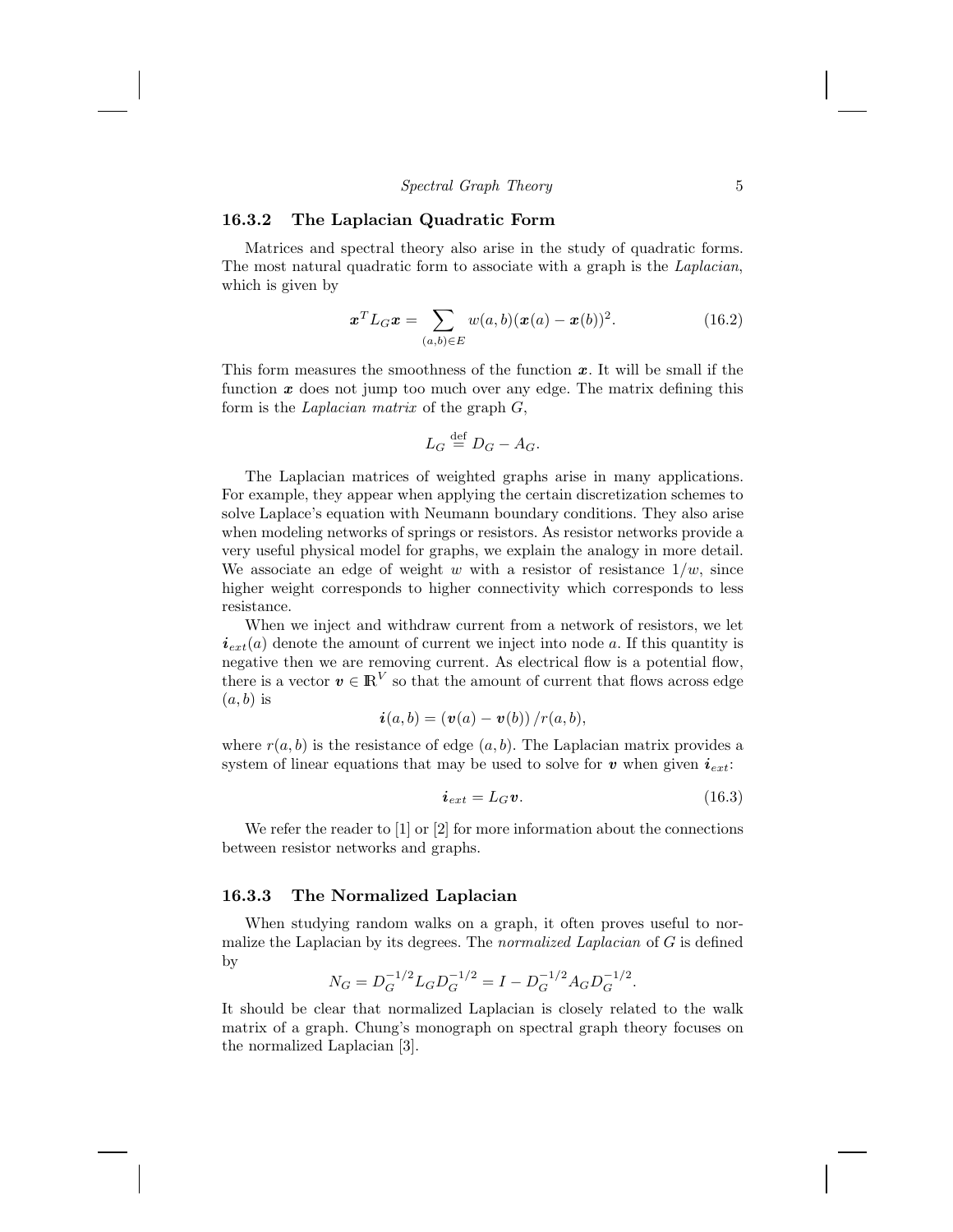#### 16.3.4 Naming the Eigenvalues

When the graph  $G$  is understood, we will always let

$$
\alpha_1 \ge \alpha_2 \ge \cdots \ge \alpha_n
$$

denote the eigenvalues of the adjacency matrix. We order the eigenvalues of the Laplacian in the other direction:

$$
0=\lambda_1\leq \lambda_2\leq \cdots\leq \lambda_n.
$$

We will always let

$$
0=\nu_1\leq \nu_2\leq \cdots\leq \nu_n
$$

denote the eigenvalues of the normalized Laplacian. Even though  $\omega$  is not a Greek variant of  $w$ , we use

$$
1 = \omega_1 \ge \omega_2 \ge \cdots \ge \omega_n
$$

to denote the eigenvalues of the walk matrix. It is easy to show that  $\omega_i = 1 - \nu_i$ .

For graphs in which every vertex has the same weighted degree the degree matrix is a multiple of the identity; so,  $A_G$  and  $L_G$  have the same eigenvectors. For graphs that are not regular, the eigenvectors of  $A_G$  and  $L_G$  can behave very differently.

# 16.4 Some Examples

The most striking demonstration of the descriptive power of the eigenvectors of a graph comes from Hall's spectral approach to graph drawing [4]. To begin a demonstration of Hall's method, we generate the Delaunay graph of 200 randomly chosen points in the unit square.

```
xy = rand(200, 2);tri = delaunay(xy(:,1), xy(:,2));
elem = ones(3)-eye(3);for i = 1: length(tri),
  A(tri(i,:),tri(i,:)) = elem;end
A = double(A > 0);gplot(A,xy)
```


We will now discard the information we had about the coordinates of the vertices, and draw a picture of the graph using only the eigenvectors of its Laplacian matrix. We first compute the adjacency matrix A, the degree matrix  $D$ , and the Laplacian matrix  $L$  of the graph. We then compute the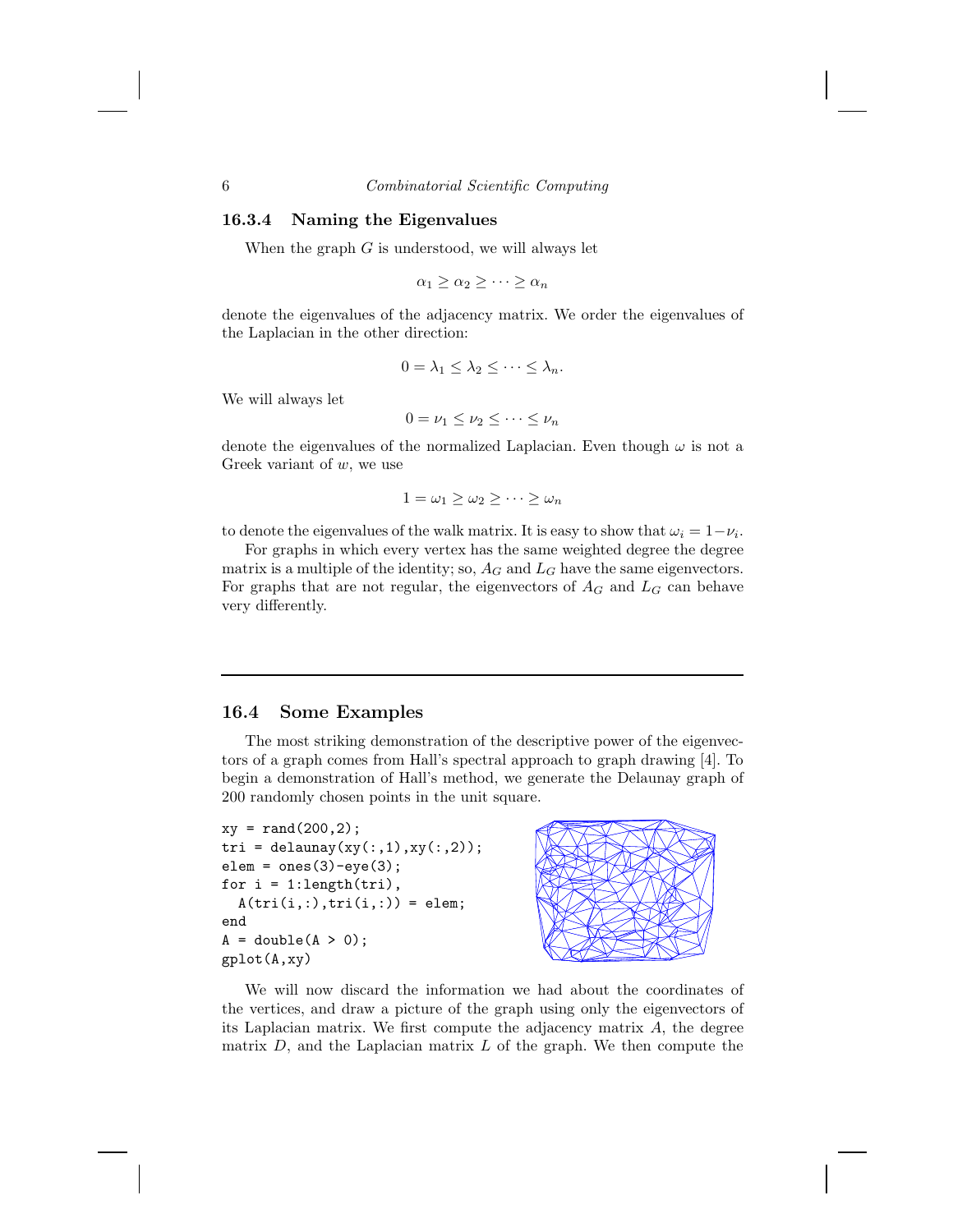eigenvectors of the second and third smallest eigenvalues of  $L$ ,  $v_2$  and  $v_3$ . We then draw the same graph, using  $v_2$  and  $v_3$  to provide the coordinates of vertices. That is, we locate vertex a at position  $(v_2(a), v_3(a))$ , and draw the edges as straight lines between the vertices.

 $D = diag(sum(A));$  $L = D - A;$  $[v,e] = eigS(L, 3, 'sm');$ gplot(A,v(:,[2 1]))



Amazingly, this process produces a very nice picture of the graph, in spite of the fact that the coordinates of the vertices were generated solely from the combinatorial structure of the graph. Note that the interior is almost planar. We could have obtained a similar, and possibly better, picture from the lefteigenvectors of the walk matrix of the graph.

 $W = A * inv(D);$  $[v,e] = eig(s(w', 3);$ gplot(A,v(:,[2 3]));



We defer the motivation for Hall's graph drawing technique to Section 16.7, so that we may first explore other examples.

One of the simplest graphs is the path graph. In the following figure, we plot the 2nd, 3rd, 4th, and 12th eigenvectors of the Laplacian of the path graph on 12 vertices. In each plot, the x-axis is the number of the vertex, and the y-axis is the value of the eigenvector at that vertex. We do not bother to plot the 1st eigenvector, as it is a constant vector.

| $A = diag(ones(1, 11), 1);$ |  |
|-----------------------------|--|
| $A = A + A'$ ;              |  |
| $D = diag(sum(A));$         |  |
| $L = D - A;$                |  |
| $[v,e] = eig(L);$           |  |
| plot(v(:,2), 'o'); hold on; |  |
| plot(v(:,2));               |  |
| plot(v(:,3), 'o'); hold on; |  |
| plot(v(:,3));               |  |

 $\cdot$ ... Observe that the 2nd eigenvector is monotonic along the path, that the second changes sign twice, and that the 12th alternates negative and positive. This can be explained by viewing these eigenvectors as the fundamental modes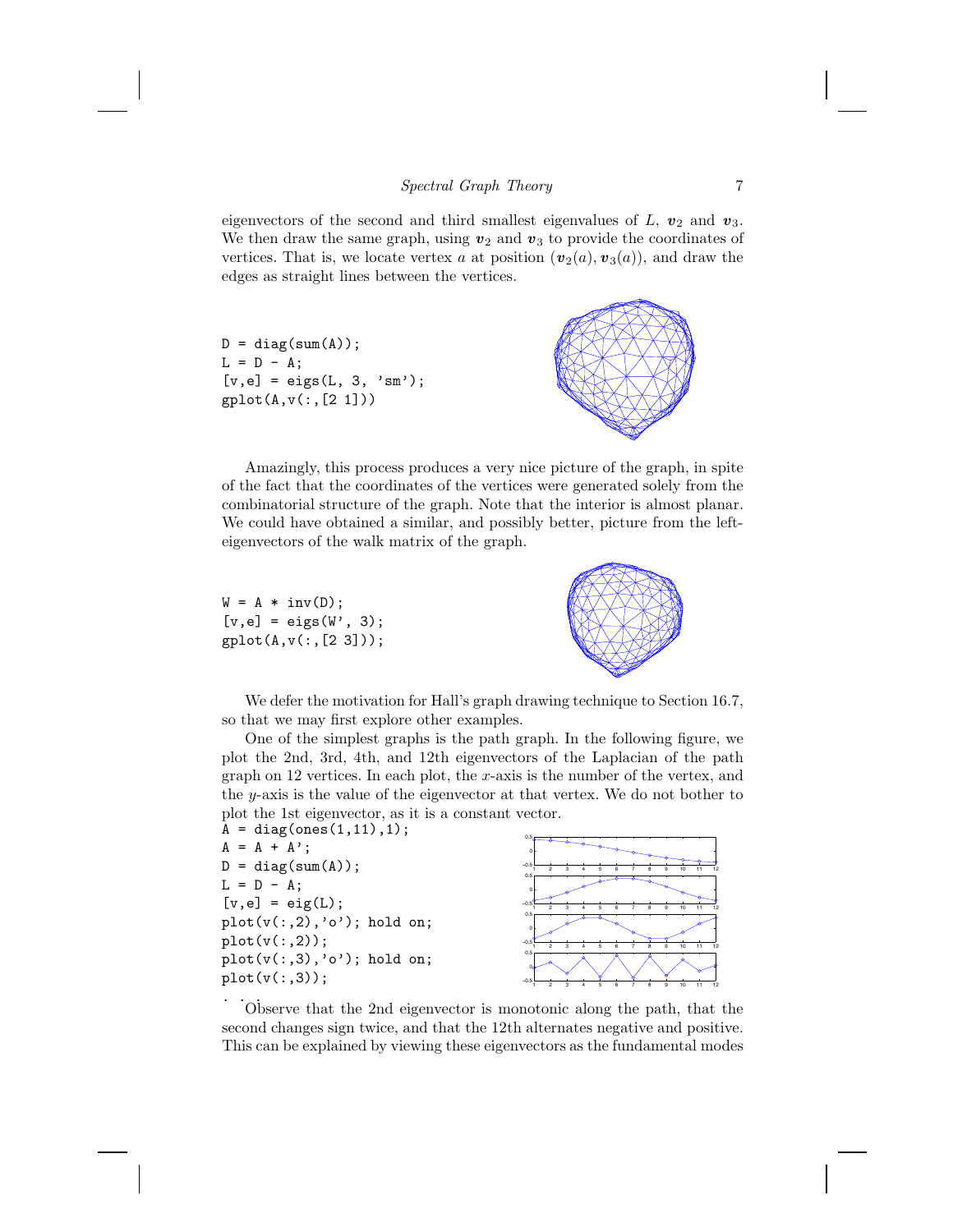of vibration of a discretization of a string. We recommend [5] for a formal treatment.

By now, the reader should not be surprised to see that ring graphs have the obvious spectral drawings. In this case, we obtain the ring from the path by adding an edge between vertex 1 and 12.

 $A(1,12) = 1$ ;  $A(12,1) = 1$ ;  $D = diag(sum(A));$  $L = D - A;$  $[v,e] = eig(L);$ gplot(A,v(:,[2 3])) hold on gplot(A,v(:,[2 3]),'o')

Our last example comes from the skeleton of the "Buckyball". This is the same as the graph between the corners of the Buckminster Fuller geodesic dome and of the seams on a standard Soccer ball.

 $A = full(bucky);$  $D = diag(sum(A));$  $L = D - A;$  $[v,e] = eig(L);$ gplot(A,v(:,[2 3])) hold on; gplot(A,v(:,[2 3]),'o')



Note that the picture looks like a squashed Buckyball. The reason is that there is no canonical way to choose the eigenvectors  $v_2$  and  $v_3$ . The smallest non-zero eigenvalue of the Laplacian has multiplicity three. This graph should really be drawn in three dimensions, using any set of orthonormal vectors  $v_2, v_3, v_4$  of the smallest non-zero eigenvalue of the Laplacian. As this picture hopefully shows, we obtain the standard embedding of the Buckyball in  $\mathbb{R}^3$ .

 $[x, y] = \text{gplot}(A, v(:, [2 3]))$ ;  $[x,z] = gplot(A,v(:,[2 4]))$ ; plot3(x,y,z)

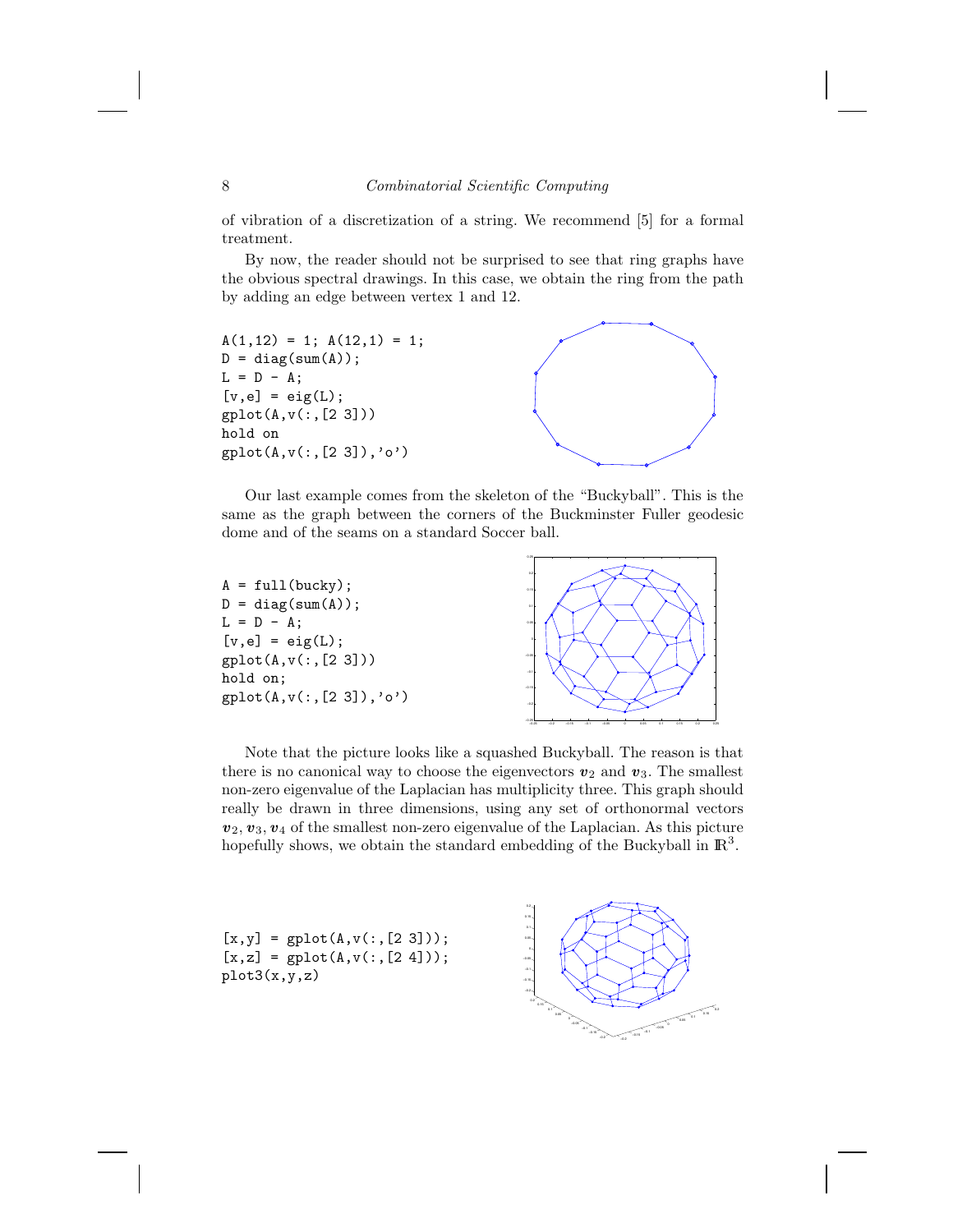The Platonic solids and all vertex-transitive convex polytopes in  $\mathbb{R}^d$  display similar behavior. We refer the reader interested in learning more about this phenomenon to either Godsil's book [6] or to [7].

# 16.5 The Role of the Courant-Fischer Theorem

Recall that the Rayleigh quotient of a non-zero vector  $x$  with respect to a symmetric matrix A is

$$
\frac{\bm x^T A \bm x}{\bm x^T \bm x}.
$$

The Courant-Fischer characterization of the eigenvalues of a symmetric matrix A in terms of the maximizers and minimizers of the Rayleigh quotient (see [8]) plays a fundamental role in spectral graph theory.

Theorem 3 (Courant-Fischer) Let A be a symmetric matrix with eigenvalues  $\alpha_1 \geq \alpha_2 \geq \cdots \geq \alpha_n$ . Then,

$$
\alpha_k = \max_{\substack{S \subseteq \mathbb{R}^n \\ \dim(S) = k}} \min_{\substack{x \in S \\ x \neq 0}} \frac{x^T A x}{x^T x} = \min_{\substack{T \subseteq \mathbb{R}^n \\ \dim(T) = n - k + 1}} \max_{\substack{x \in T \\ x \neq 0}} \frac{x^T A x}{x^T x}.
$$

The maximum in the first expression is taken over all subspaces of dimension k, and the minimum in the second is over all subspaces of dimension  $n-k+1$ .

Henceforth, whenever we minimize of maximize Rayleigh quotients we will only consider non-zero vectors, and thus will drop the quantifier " $x \neq 0$ ".

For example, the Courant-Fischer Theorem tells us that

$$
\alpha_1 = \max_{\mathbf{x} \in \mathbb{R}^n} \frac{\mathbf{x}^T A \mathbf{x}}{\mathbf{x}^T \mathbf{x}} \quad \text{and} \quad \alpha_n = \min_{\mathbf{x} \in \mathbb{R}^n} \frac{\mathbf{x}^T A \mathbf{x}}{\mathbf{x}^T \mathbf{x}}.
$$

We recall that a symmetric matrix  $A$  is *positive semidefinite*, written  $A \geq 0$ , if all of its eigenvalues are non-negative. From (16.2) we see that the Laplacian is positive semidefinite. Adjacency matrices and walk matrices of non-empty graphs are not positive semidefinite as the sum of their eigenvalues equals their trace, which is 0. For this reason, one often considers the lazy random walk on a graph instead of the ordinary random walk. This walk stays put at each step with probability 1/2. This means that the corresponding matrix is  $(1/2)I + (1/2)W_G$ , which can be shown to positive semidefinite.

# 16.5.1 Low-Rank Approximations

One explanation for the utility of the eigenvectors of extreme eigenvalues of matrices is that they provide low-rank approximations of a matrix. Recall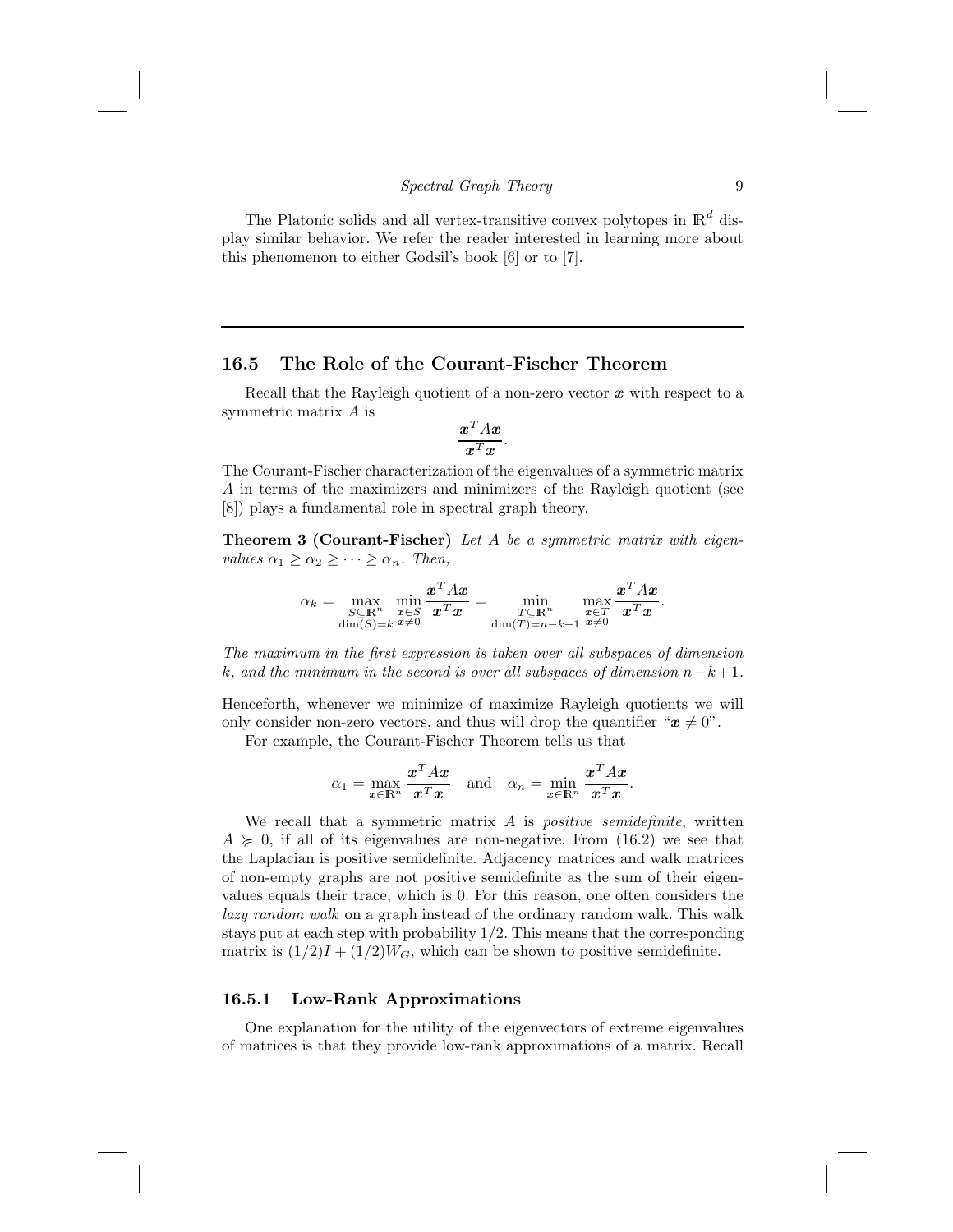that if A is a symmetric matrix with eigenvalues  $\alpha_1 \geq \alpha_2 \geq \cdots \geq \alpha_n$  and a corresponding orthonormal basis of column eigenvectors  $v_1, \ldots, v_n$ , then

$$
A = \sum_i \alpha_i \boldsymbol{v}_i \boldsymbol{v}_i^T.
$$

We can measure how well a matrix  $B$  approximates a matrix  $A$  by either the operator norm  $||A - B||$  or the Frobenius norm  $||A - B||_F$ , where we recall

$$
||M|| \stackrel{\text{def}}{=} \max_{\boldsymbol{x}} \frac{||M\boldsymbol{x}||}{||\boldsymbol{x}||} \quad \text{and} \quad ||M||_F \stackrel{\text{def}}{=} \sqrt{\sum_{i,j} M(i,j)^2}.
$$

Using the Courant-Fischer Theorem, one can prove that for every  $k$ , the best approximation of  $A$  by a rank- $k$  matrix is given by summing the terms  $\alpha_i \boldsymbol{v}_i \boldsymbol{v}_i^T$  over the k values of i for which  $|\alpha_i|$  is largest. This holds regardless of whether we measure the quality of approximation in the operator or Frobenius norm.

When the difference between  $A$  and its best rank- $k$  approximation is small, it explains why the eigenvectors of the largest  $k$  eigenvalues of  $A$  should provide a lot of information about A. However, one must be careful when applying this intuition as the analogous eigenvectors of the Laplacian correspond to is smallest eigenvalues. Perhpas the best way to explain the utility of these small eigenvectors is to observe that they provide the best low-rank approximation of the pseudoinverse of the Laplacian.

#### 16.6 Elementary Facts

We list some elementary facts about the extreme eigenvalues of the Laplacian and adjacency matrices. We recommend deriving proofs yourself, or consulting the suggested references.

- 1. The all-1s vector is always an eigenvector of  $L_G$  of eigenvalue 0.
- 2. The largest eigenvalue of the adjacency matrix is at least the average degree of a vertex of G and at most the maximum degree of a vertex of G (see [9] or [10, Section 3.2]).
- 3. If G is connected, then  $\alpha_1 > \alpha_2$  and the eigenvector of  $\alpha_1$  may be taken to be positive (this follows from the Perron-Frobenius theory; see [11]).
- 4. The all-1s vector is an eigenvector of  $A_G$  with eigenvalue  $\alpha_1$  if and only if G is an  $\alpha_1$ -regular graph.
- 5. The multiplicity of 0 as an eigenvalue of  $L_G$  is equal to the number of connected components of  $L_G$ .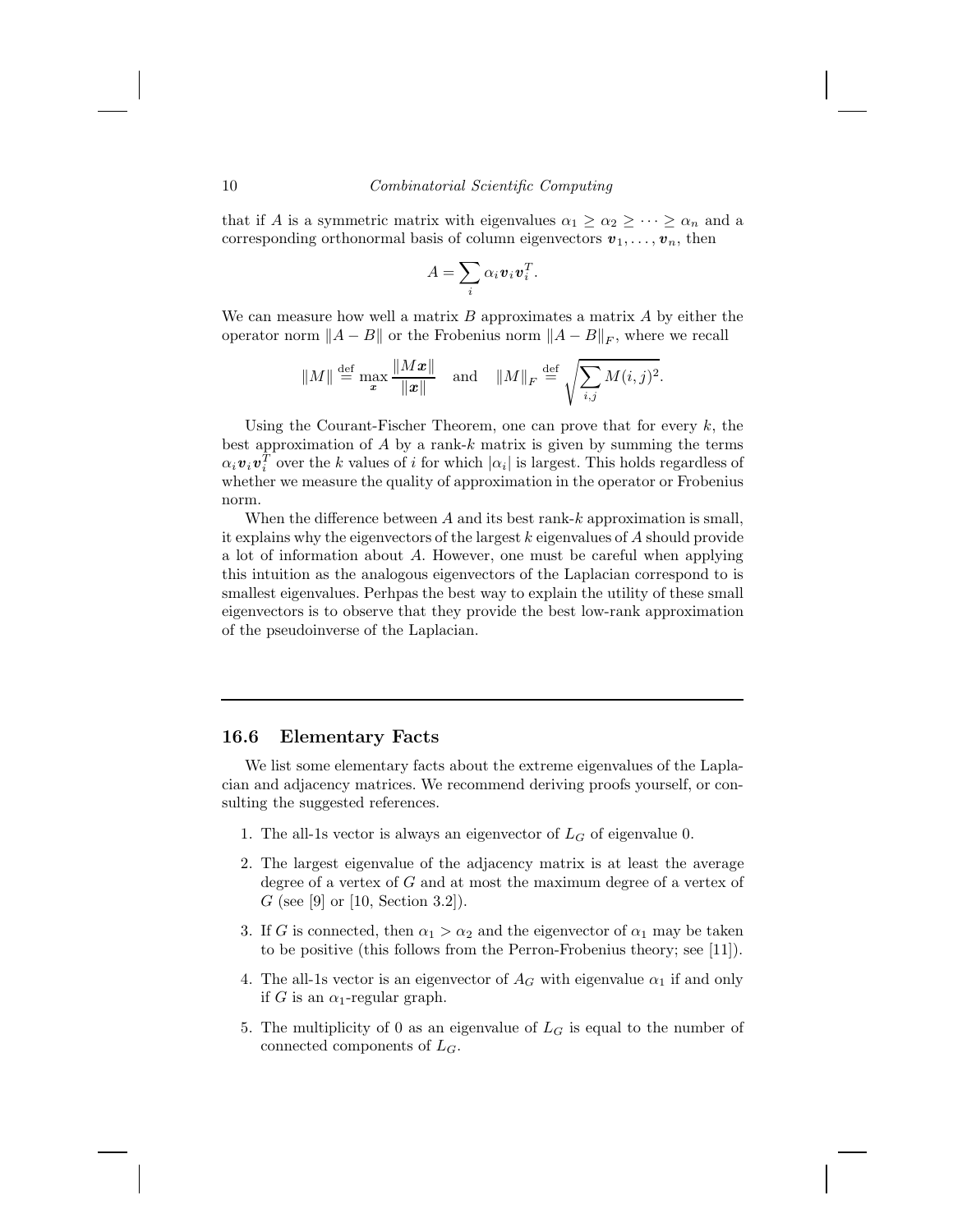- 6. The largest eigenvalue of  $L_G$  is at most twice the maximum degree of a vertex in G.
- 7.  $\alpha_n = -\alpha_1$  if and only if G is bipartite (see [12], or [10, Theorem 3.4]).

# 16.7 Spectral Graph Drawing

We can now explain the motivation behind Hall's spectral graph drawing technique [4]. Hall first considered the problem of assigning a real number  $x(a)$  to each vertex a so that  $(x(a) - x(b))^2$  is small for most edges  $(a, b)$ . This led him to consider the problem of minimizing (16.2). So as to avoid the degenerate solutions in which every vertex is mapped to zero, or any other value, he introduces the restriction that  $x$  be orthogonal to **b**1. As the utility of the embedding does not really depend upon its scale, he suggested the normalization  $||x|| = 1$ . By the Courant-Fischer Theorem, the solution to the resulting optimization problem is precisely an eigenvector of the secondsmallest eigenvalue of the Laplacian.

But, what if we want to assign the vertices to points in  $\mathbb{R}^2$ ? The natural minimization problem,

$$
\min_{\boldsymbol{x},\boldsymbol{y}\in\mathbf{R}^V}\sum_{(a,b)\in E}\left\|\left(\boldsymbol{x}(a),\boldsymbol{y}(a)\right)-\left(\boldsymbol{x}(b),\boldsymbol{y}(b)\right)\right\|^2
$$

such that

$$
\sum_a (\boldsymbol{x}(a), \boldsymbol{y}(a)) = (0,0)
$$

typically results in the degenerate solution  $x = y = v_2$ . To ensure that the two coordinates are different, Hall introduced the restriction that  $x$  be orthogonal to y. One can use the Courant-Fischer Theorem to show that the optimal solution is then given by setting  $x = v_2$  and  $y = v_3$ , or by taking a rotation of this solution.

Hall observes that this embedding seems to cluster vertices that are close in the graph, and separate vertices that are far in the graph. For more sophisticated approaches to drawing graphs, we refer the reader to Chapter 15.

# 16.8 Algebraic Connectivity and Graph Partitioning

Many useful ideas in spectral graph theory have arisen from efforts to find quantitative analogs of qualitative statements. For example, it is easy to show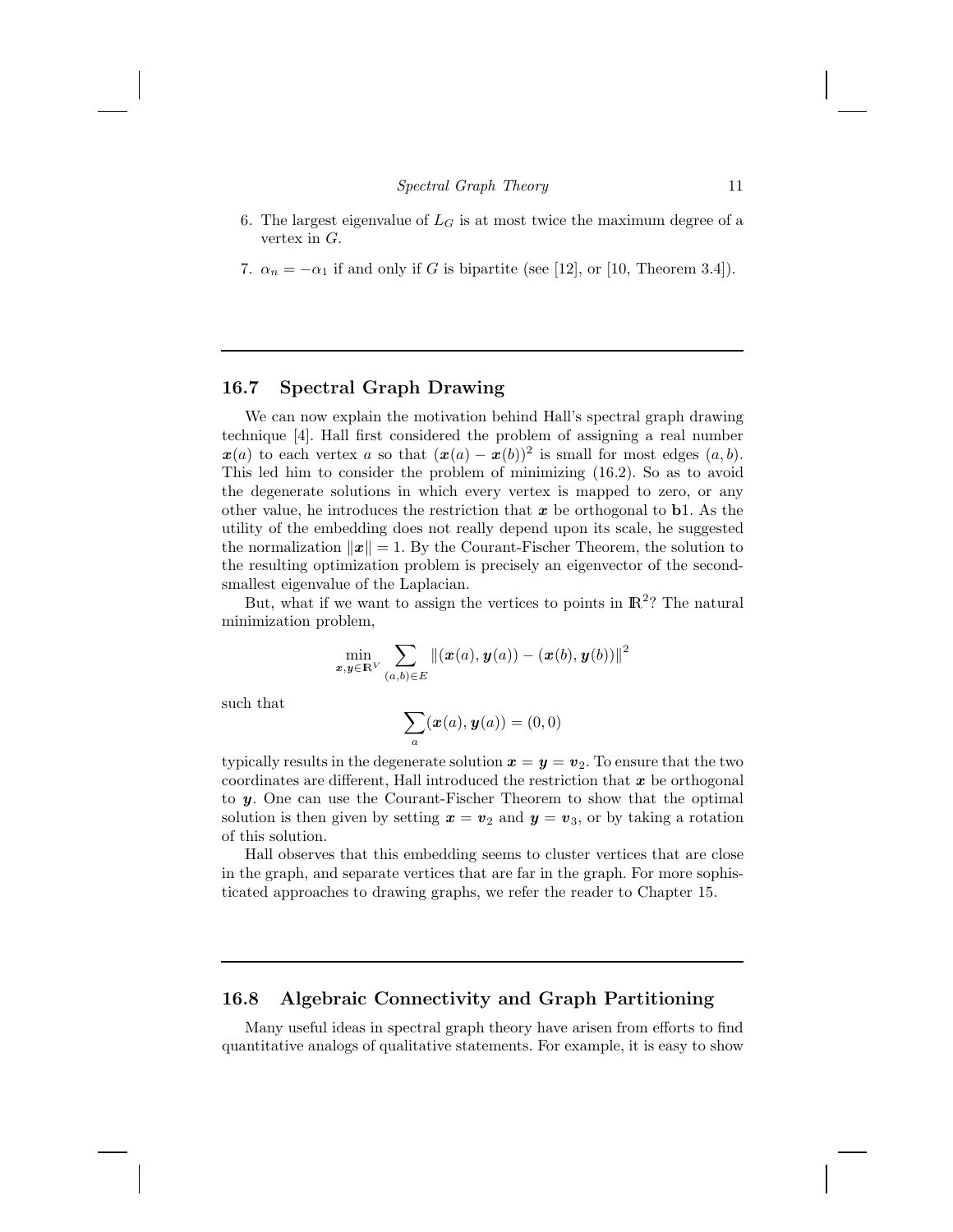that  $\lambda_2 > 0$  if and only if G is connected. This led Fiedler [13] to label  $\lambda_2$ the algebraic connectivity of a graph, and to prove in various ways that better connected graphs have higher values of  $\lambda_2$ . This also led Fiedler to consider dividing the nodes of a graph into two pieces by choosing a real number  $t$ , and partitioning the nodes depending on whether or not  $\mathbf{v}_2(a) \geq t$ . For  $t = 0$ , this corresponds to selecting all vertices in the right-half of the spectral embedding of the graph.

 $S = find(v(:, 2) >= 0);$  $plot(v(S,2), v(S,1), 'o')$ 



Fiedler proved [14] that for all  $t \leq 0$ , the set of nodes a for which  $v_2(a) \geq t$ forms a connected component. This type of "nodal domain theorem" was extended by van der Holst [15] to the set of a such that  $v(a) > 0$ , when v is an eigenvector of  $\lambda_2$  of minimal support.

The use of graph eigenvectors to partition graphs was also pioneered by Donath and Hoffman [16, 17] and Barnes [18]. It was popularized by experimental studies showing that it could give very good results [19, 20, 21, 22].

In many applications, one wants to partition the nodes of a graph into a few pieces of roughly equal size without removing too many edges (see Chapters 10 and 13). For simplicity, consider the problem of dividing the vertices of a graph into two pieces. In this case, we need merely identify one piece  $S \subset V$ . We then define  $\partial(S)$  to be the set of edges with exactly one endpoint in S. We will also refer to  $S$  as a cut, as it implicitly divides the vertices into S and  $V - S$ , cutting all edges in  $\partial(S)$ . A tradeoff between the number of edges cut and the balance of the partition is obtained by dividing the first by a measure of the second, resulting in quantities called cut ratio, sparsity, isoperimetric number, and conductance, although these terms are sometimes used interchangeably. Wei and Cheng [23] suggested measuring the ratio of a cut, which they defined to be

$$
R(S) \stackrel{\text{def}}{=} \frac{|\partial(S)|}{|S||V-S|}.
$$

Hagen and Kahng [24] observe that this quantity is always at least  $\lambda_2/n$ , and that  $v_2$  can be described as a relaxation of the characteristic vector<sup>2</sup> of the set S that minimizes  $R(S)$ .

Let  $\chi_S$  be the characteristic vector of a set S. For an unweighted graph G

<sup>&</sup>lt;sup>2</sup>Here, we define the characteristic vector of a set to be the vector that is one at vertices inside the set and zero elsewhere.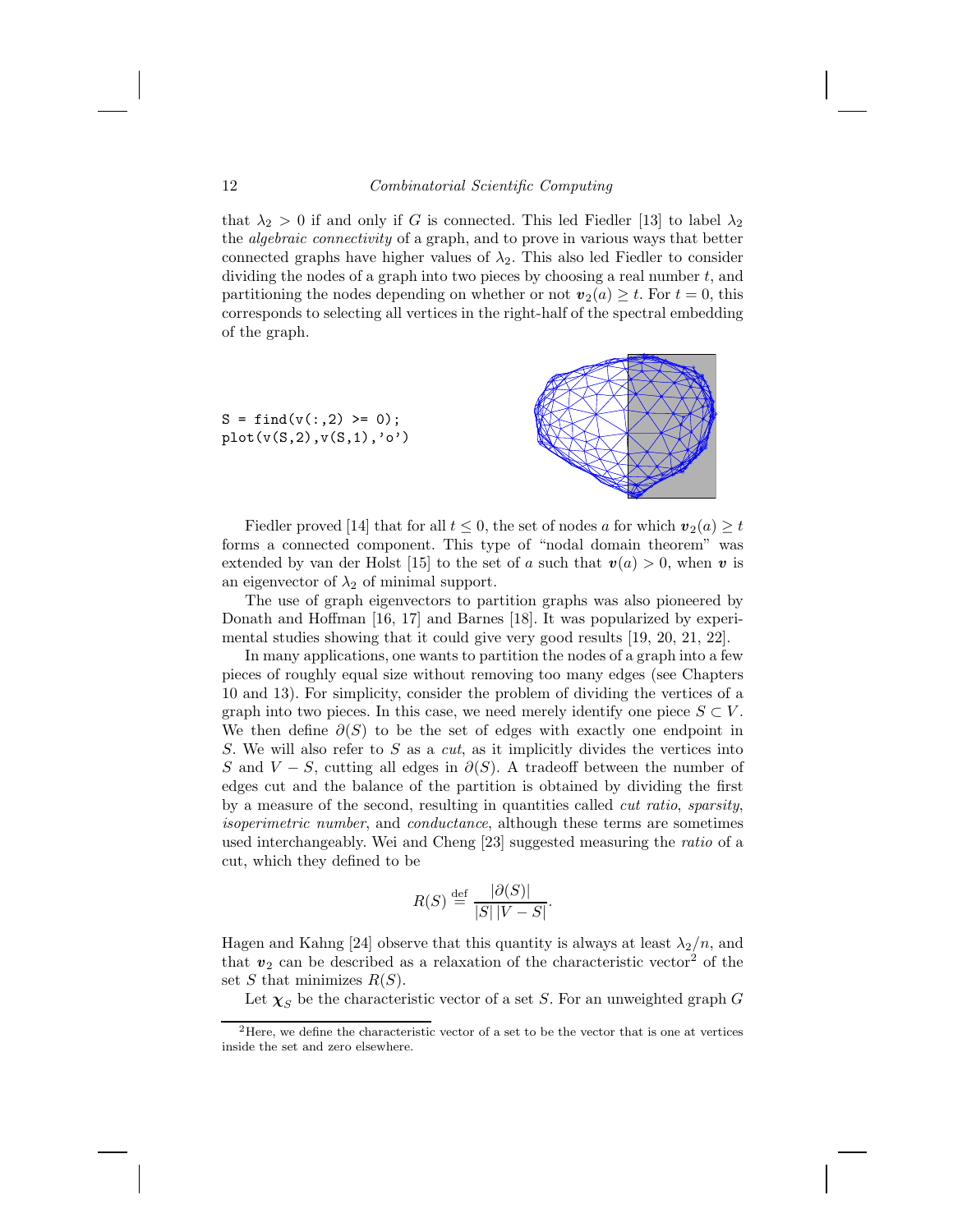we have

$$
\chi_S^T L_G \chi_S = |\partial(S)|,
$$

and

$$
\sum_{a
$$

So,

$$
R(S) = \frac{\chi_S^T L_G \chi_S}{\sum_{a
$$

On the other hand, Fiedler [14] proved that

$$
\lambda_2 = n \min_{\mathbf{x} \neq \mathbf{b}0} \frac{\mathbf{x}^T L_G \mathbf{x}}{\sum_{a < b} (\mathbf{x}(a) - \mathbf{x}(b))^2}.
$$

If we impose the restriction that  $x$  be a zero-one valued vector and then minimize this last expression, we obtain the characteristic vector of the set of minimum ratio. As we have imposed a constraint on the vector  $x$ , the minimum ratio obtained must be larger than  $\lambda_2$ . Hagen and Kahng make this observation, and suggest using  $v_2$  to try to find a set of low ratio by choosing some value t, and setting  $S = \{a : v(a) \ge t\}.$ 

One may actually prove that the set obtained in this fashion does not have ratio too much worse than the minimum. Statements of this form follow from discrete versions of Cheeger's inequality [25]. The cleanest version relates to the the conductance of a set S

$$
\phi(S) \stackrel{\text{def}}{=} \frac{w(\partial(S))}{\min(\mathbf{d}(S), \mathbf{d}(V-S))},
$$

where  $d(S)$  denotes the sum of the degrees of the vertices in S and  $w(\partial(S))$ denotes the sum of the weights of the edges in  $\partial(S)$ . The conductance of the graph  $G$  is defined by

$$
\phi_G = \min_{\emptyset \subset S \subset V} \phi(S).
$$

By a similar relaxation argument, one can show

$$
2\phi_G\geq \nu_2.
$$

Sinclair and Jerrum's discrete version of Cheeger's inequality [26] says that

$$
\nu_2 \leq \phi_G^2/2.
$$

Moreover, their proof reveals that if  $v_2$  is an eigenvector of  $\nu_2$ , then there exists a t so that

$$
\phi\left(\left\{a: \mathbf{d}^{-1/2}(a)\mathbf{v}_2(a)\geq t\right\}\right)\leq \sqrt{2\nu_2}.
$$

Other discretizations of Cheeger's inequality were proved around the same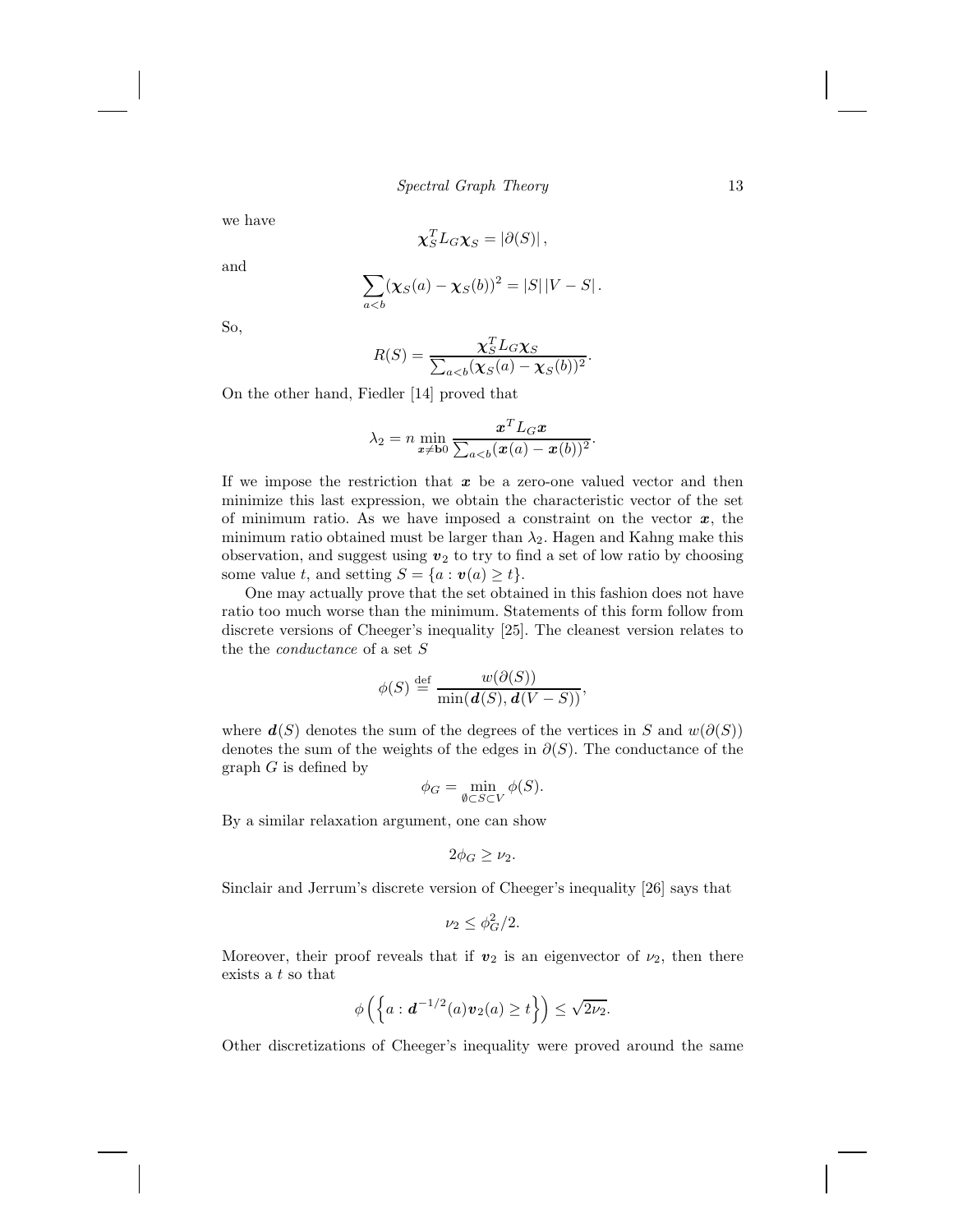time by a number of researchers. See [27, 28, 29, 30, 31]. We remark that Lawler and Sokal define conductance by

$$
\frac{w(\partial(S))}{d(S)d(V-S)}
$$

,

which is proportional to the *normalized cut* measure

$$
\frac{w(\partial(S))}{d(S)} + \frac{w(\partial(V-S))}{d(V-S)}
$$

popularized by Shi and Malik [21]. The advantage of this later formulation is that it has an obvious generalization to partitions into more than two pieces.

In general, the eigenvalues and entries of eigenvectors of Laplacian matrices will not be rational numbers; so, it is unreasonable to hope to compute them exactly. Mihail [32] proves that an approximation of the second-smallest eigenvector suffices. While her argument was stated for regular graphs, one can apply it to irregular, weighted graphs to show that for every vector  $x$ orthogonal to  $d^{1/2}$  there exists a t so that

$$
\phi\left(\left\{a: \boldsymbol{d}^{-1/2}(a)\boldsymbol{x}(a) \geq t\right\}\right) \leq \sqrt{2\frac{\boldsymbol{x}^TN_G\boldsymbol{x}}{\boldsymbol{x}^T\boldsymbol{x}}}.
$$

While spectral partitioning heuristics are easy to implement, they are neither the most effective in practice or in theory. Theoretically better algorithms have been obtained by linear programming [33] and by semi-definite programming [34]. Fast variants of these algorithms may be found in [35, 36, 37, 38, 39]. More practical algorithms are discussed in Chapters 10 and 13.

#### 16.8.1 Convergence of Random Walks

If G is a connected, undirected graph, then the largest eigenvalue of  $W_G$ ,  $\omega_1$ , has multiplicity 1, equals 1, and has eigenvector d. We may convert this eigenvector into a probability distribution  $\pi$  by setting

$$
\boldsymbol{\pi} = \frac{\boldsymbol{d}}{\sum_a \boldsymbol{d}(a)}.
$$

If  $\omega_n \neq -1$ , then the distribution of every random walk eventually converges to  $\pi$ . The rate of this convergence is governed by how close max $(\omega_2, -\omega_n)$  is to  $\omega_1$ . For example, let  $p_t$  denote the distribution after t steps of a random walk that starts at vertex  $a$ . Then for every vertex  $b$ ,

$$
|\boldsymbol{p}_t(b)-\boldsymbol{\pi}(b)|\leq \sqrt{\frac{\boldsymbol{d}(b)}{\boldsymbol{d}(a)}}\left(1-\max(\omega_2,-\omega_n)\right)^t.
$$

One intuition behind Cheeger's inequality is that sets of small conductance are precisely the obstacles to the convergence of random walks.

For more information about random walks on graphs, we recommend the survey of Lovàsz  $[40]$  and the book by Doyle and Snell  $[2]$ .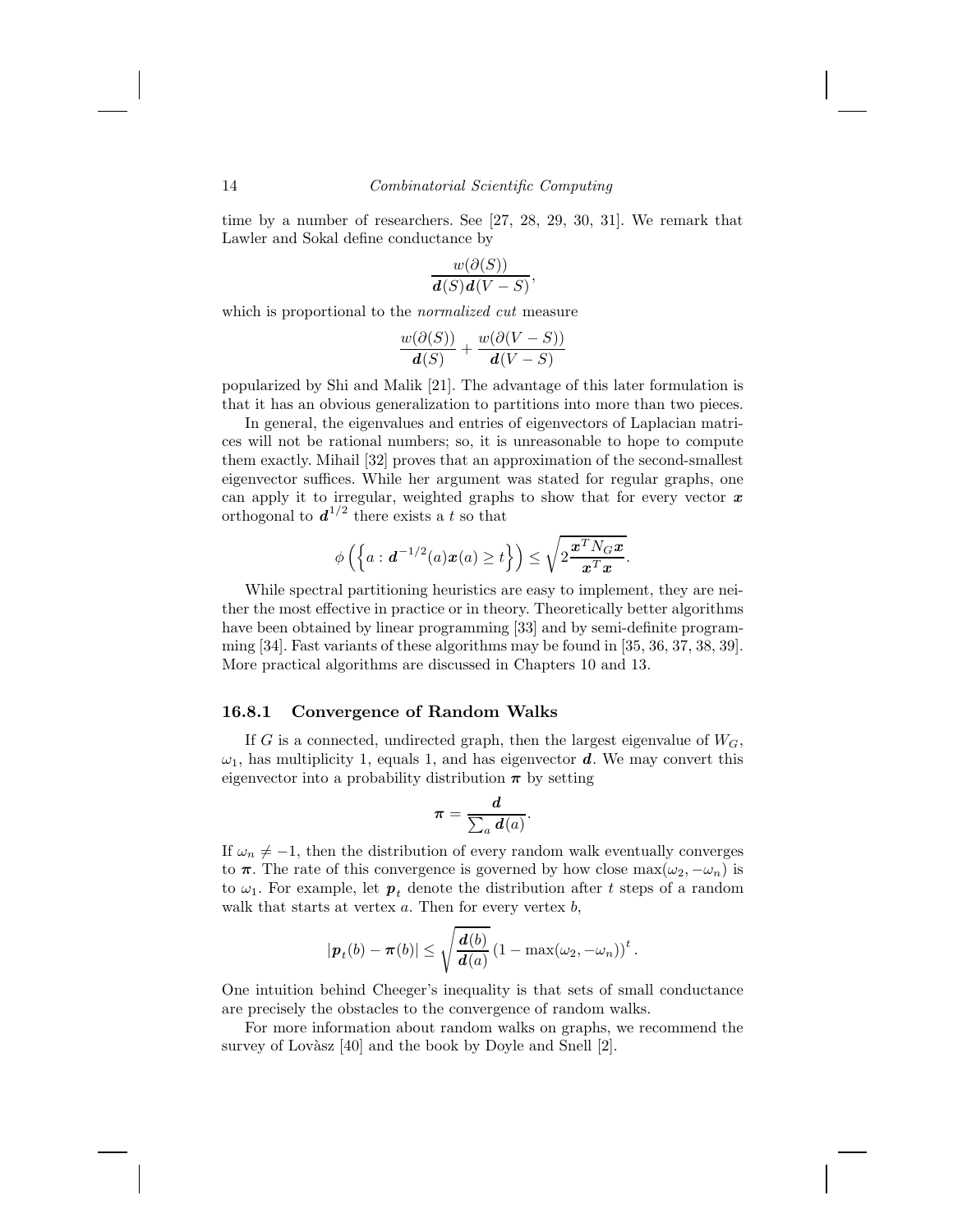#### 16.8.2 Expander Graphs

Some of the most fascinating graphs are those on which random walks mix quickly and which have high conductance. These are called *expander* graphs, and may be defined as the d-regular graphs for which all non-zero Laplacian eigenvalues are bounded away from zero. In the better expander graphs, all the Laplacian eigenvalues are close to  $d$ . One typically considers infinite families of such graphs in which  $d$  and a lower bound on the distance of the non-zero eigenvalues from  $d$  remain constant. These are counter-examples to many naive conjectures about graphs, and should be kept in mind whenever one is thinking about graphs. They have many amazing properties, and have been used throughout Theoretical Computer Science. In addition to playing a prominent role in countless theorems, they are used in the design of pseudorandom generators [41, 42, 43], error-correcting codes [44, 45, 46, 47, 48], fault-tolerant circuits [49] and routing networks [50].

The reason such graphs are called expanders is that all small sets of vertices in these graphs have unusually large numbers of neighbors. That is, their neighborhoods expand. For  $S \subset V$ , let  $N(S)$  denote the set of vertices that are neighbors of vertices in S. Tanner [51] provides a lower bound on the size of  $N(S)$  in bipartite graphs. In general graphs, it becomes the following.

# **Theorem 4** Let  $G = (V, E)$  be a d-regular graph on n vertices and set

$$
\epsilon = \max\left(1 - \frac{\lambda_2}{d}, \frac{\lambda_n}{d} - 1\right)
$$

Then, for all  $S \subseteq V$ ,

$$
|N(S)| \ge \frac{|S|}{\epsilon^2 (1 - \alpha) + \alpha},
$$

where  $|S| = \alpha n$ .

The term  $\epsilon$  is small when all of the eigenvalues are close to d. Note that when  $\alpha$  is much less than  $\epsilon^2$ , the term on the right is approximately  $|S|/\epsilon^2$ , which can be much larger than  $|S|$ .

An example of the pseudo-random properties of expander graphs is the "Expander Mixing Lemma". To understand it, consider choosing two subsets of the vertices, S and T of sizes  $\alpha n$  and  $\beta n$ , at random. Let  $\vec{E}(S,T)$  denote the set of ordered pairs  $(a, b)$  with  $a \in S$ ,  $b \in T$  and  $(a, b) \in E$ . The expected size of  $\vec{E}(S,T)$  is  $\alpha\beta dn$ . This theorem tells us that for *every* pair of large sets S and  $T$ , the number of such pairs is approximately this quantity. Alternatively, one may view an expander as an approximation of the complete graph. The fraction of edges in the complete graph going from S to T is  $\alpha\beta$ . The following theorem says that the same is approximately true for all sufficiently large sets  $S$  and  $T$ .

**Theorem 5 (Expander Mixing Lemma)** Let  $G = (V, E)$  be a d-regular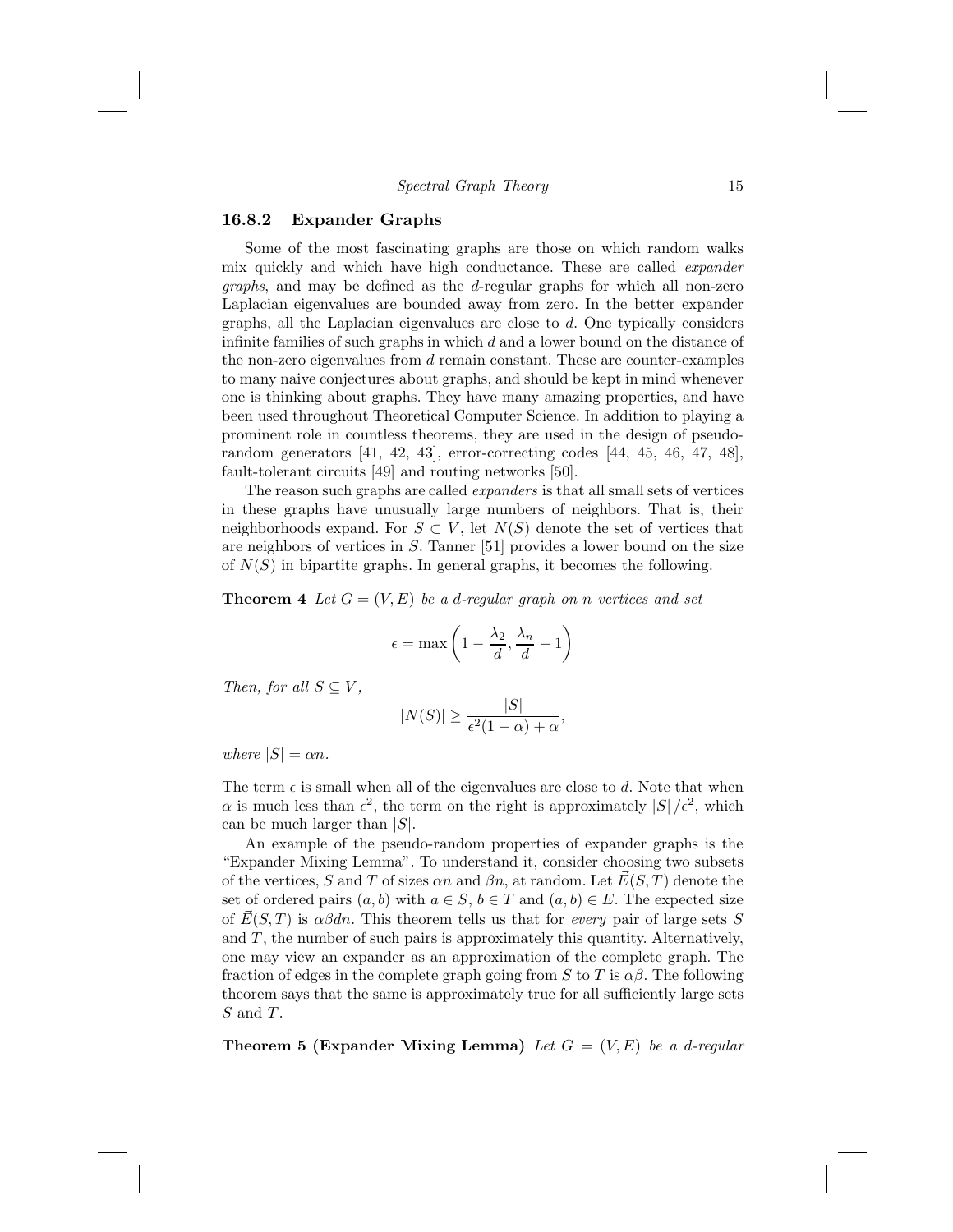graph and set

$$
\epsilon = \max\left(1 - \frac{\lambda_2}{d}, \frac{\lambda_n}{d} - 1\right)
$$

Then, for every  $S \subseteq V$  and  $T \subseteq V$ ,

$$
\left| \left| \vec{E}(S,T) \right| - \alpha \beta dn \right| \le \epsilon dn \sqrt{(\alpha - \alpha^2)(\beta - \beta^2)},
$$

where  $|S| = \alpha n$  and  $|T| = \beta n$ .

This bound is a slight extension by Beigel, Margulis and Spielman [52] of a bound originally proved by Alon and Chung [53]. Observe that when  $\alpha$  and  $\beta$ are greater than  $\epsilon$ , the term on the right is less than  $\alpha \beta dn$ . Theorem 4 may be derived from Theorem 5.

We refer readers who would like to learn more about expander graphs to the survey of Hoory, Linial and Wigderson [54].

#### 16.8.3 Ramanujan Graphs

Given the importance of  $\lambda_2$ , we should know how close it can be to d. Nilli [55] shows that it cannot be much closer than  $2\sqrt{d-1}$ .

**Theorem 6** Let  $G$  be an unweighted d-regular graph containing two edges  $(u_0, u_1)$  and  $(v_0, v_1)$  whose vertices are at distance at least  $2k + 2$  from each other. Then

$$
\lambda_2 \leq d-2\sqrt{d-1}+\frac{2\sqrt{d-1}-1}{k+1}.
$$

Amazingly, Margulis [56] and Lubotzky, Phillips and Sarnak [57] have constructed infinite families of d-regular graphs, called Ramanujan graphs, for which  $\lambda_2 \geq d - 2\sqrt{d-1}$ .

However, this is not the end of the story. Kahale [58] proves that vertex expansion by a factor greater than  $d/2$  cannot be derived from bounds on  $\lambda_2$ . Expander graphs that have expansion greater than  $d/2$  on small sets of vertices have been derived by Capalbo et. al. [59] through non-spectral arguments.

#### 16.8.4 Bounding  $\lambda_2$

I consider  $\lambda_2$  to be the most interesting parameter of a connected graph. If it is large, the graph is an expander. If it is small, then the graph can be cut into two pieces without removing too many edges. Either way, we learn something about the graph. Thus, it is very interesting to find ways of estimating the value of  $\lambda_2$  for families of graphs.

One way to explain the success of spectral partitioning heuristics is to prove that the graphs to which they are applied have small values of  $\lambda_2$  or  $\nu_2$ . A line of work in this direction was started by Spielman and Teng [60], who proved upper bounds on  $\lambda_2$  for planar graphs and well-shaped finite element meshes.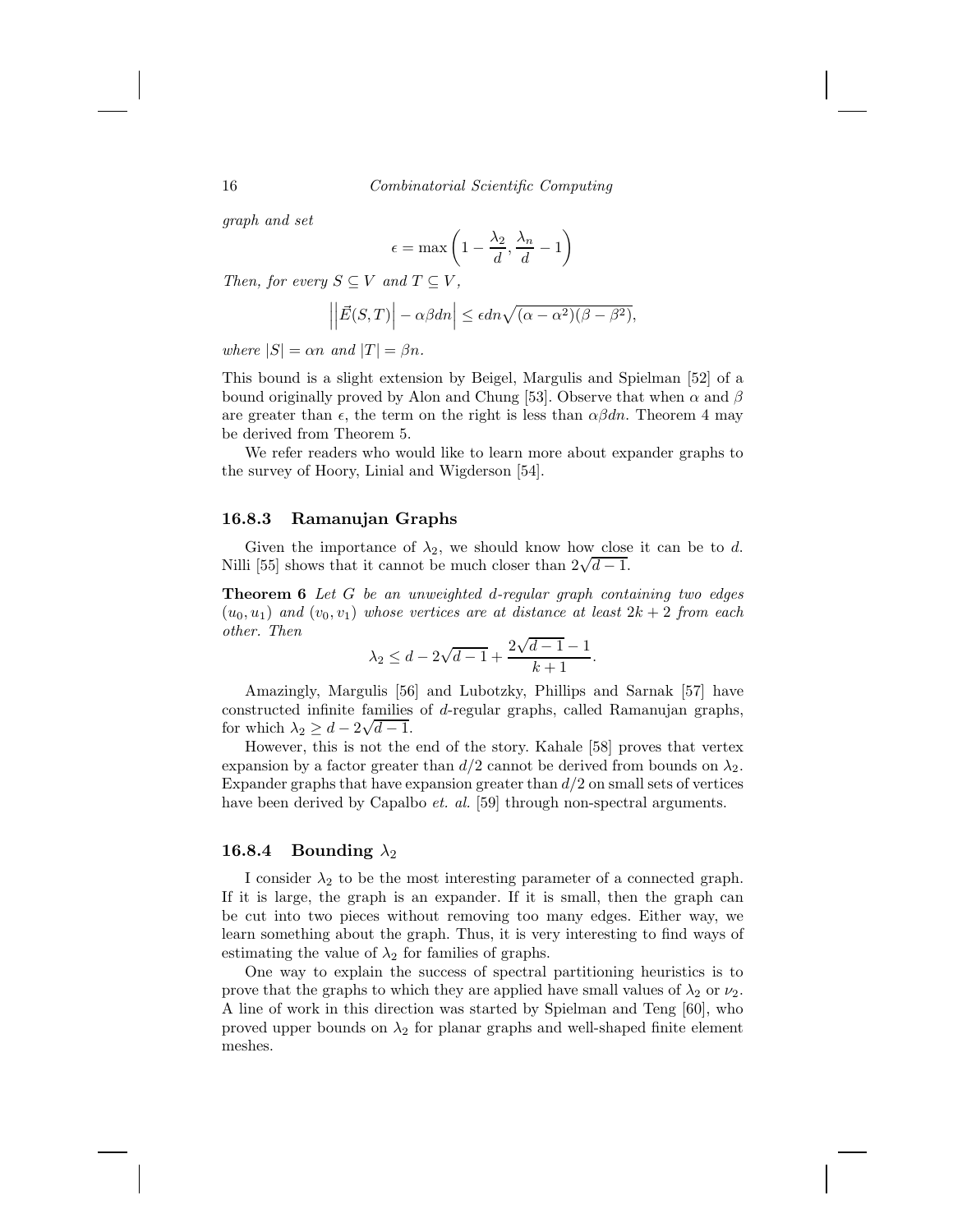**Theorem 7** ([60]) Let G be a planar graph with n vertices of maximum degree d, and let  $\lambda_2$  be the second-smallest eigenvalue of its Laplacian. Then,

$$
\lambda_2 \le \frac{8d}{n}.
$$

This theorem has been extended to graphs of bounded genus by Kelner [61]. Entirely new techniques were developed by Biswal, Lee and Rao [62] to extend this bound to graphs excluding bounded minors. Bounds on higher Laplacian eigenvalues have been obtained by Kelner, Lee, Price and Teng [63].

**Theorem 8** ([63]) Let G be a graph with n vertices and constant maximum degree. If G is planar, has constant genus, or has a constant-sized forbidden minor, then

$$
\lambda_k \le O(k/n).
$$

Proving lower bounds on  $\lambda_2$  is a more difficult problem. The dominant approach is to relate the graph under consideration to a graph with known eigenvalues, such as the complete graph. Write

$$
L_G \succcurlyeq cL_H
$$

if  $L_G - cL_H$  ≽ 0. In this case, we know that

 $\lambda_i(G) \geq c \lambda_i(H)$ ,

for all i. Inequalities of this form may be proved by identifying each edge of the graph  $H$  with a path in  $G$ . The resulting bounds are called Poincaré inequalities, and are closely related to the bounds used in the analysis of preconditioners in Chapter 12 and in related works [64, 65, 66, 67]. For examples of such arguments, we refer the reader to one of [68, 69, 70].

# 16.9 Coloring and Independent Sets

In the graph coloring problem one is asked to assign a color to every vertex of a graph so that every edge connects vertices of different colors, while using as few colors as possible. Replacing colors with numbers, we define a k-coloring of a graph  $G = (V, E)$  to be a function  $c: V \to \{1, \ldots, k\}$  such that

$$
c(i) \neq c(j), \text{ for all } (i,j) \in E.
$$

The *chromatic number* of a graph G, written  $\chi(G)$ , is the least k for which G has a  $k$ -coloring. Wilf [71] proved that the chromatic number of a graph may be bounded above by its largest adjacency eigenvalue.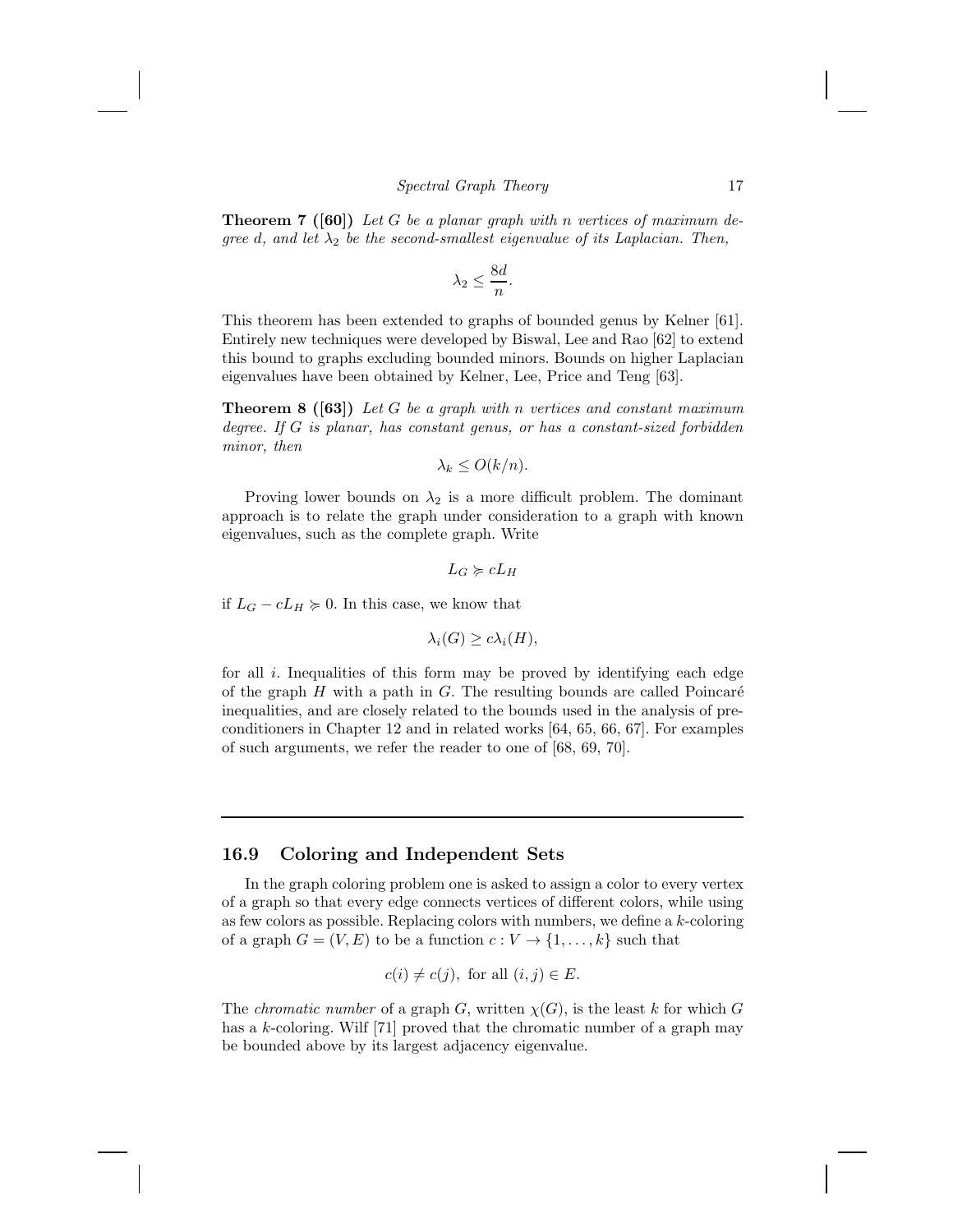Theorem 9 ([71])

 $\chi(G) \leq \alpha_1 + 1.$ 

On the other hand, Hoffman [72] proved a lower bound on the chromatic number in terms of the adjacency matrix eigenvalues. When reading this theorem, recall that  $\alpha_n$  is negative.

**Theorem 10** If  $G$  is a graph with at least one edge, then

$$
\chi(G) \ge \frac{\alpha_1 - \alpha_n}{-\alpha_n} = 1 + \frac{\alpha_1}{-\alpha_n}.
$$

In fact, this theorem holds for arbitrary weighted graphs. Thus, one may prove lower bounds on the chromatic number of a graph by assigning a weight to every edge, and then computing the resulting ratio.

It follows from Theorem 10 that G is not bipartite if  $|\alpha_n| < \alpha_1$ . Moreover, as  $|\alpha_n|$  becomes closer to 0, more colors are needed to properly color the graph. Another way to argue that graphs with small  $|\alpha_n|$  are far from being bipartite was found by Trevisan [73]. To be precise, Trevisan proves a bound, analogous to Cheeger's inequality, relating  $|E|-\max_{S\subset V}|\partial(S)|$  to the smallest eigenvalue of the *signless Laplacian matrix*,  $D_G + A_G$ .

An *independent set* of vertices in a graph G is a set  $S \subseteq V$  such that no edge connects two vertices of S. The size of the largest independent set in a graph is called its *independence number*, and is denoted  $\alpha(G)$ . As all the nodes of one color in a coloring of G are independent, we know

$$
\alpha(G) \ge n/\chi(G).
$$

For regular graphs, Hoffman derived the following upper bound on the size of an independent set.

**Theorem 11** Let  $G = (V, E)$  be a d-regular graph. Then

$$
\alpha(G) \le n \frac{-\alpha_n}{d - \alpha_n}.
$$

This implies Theorem 10 for regular graphs.

# 16.10 Perturbation Theory and Random Graphs

McSherry [74] observes that the spectral partitioning heuristics and the related spectral heuristics for graph coloring can be understood through matrix perturbation theory. For example, let  $G$  be a graph and let  $S$  be a subset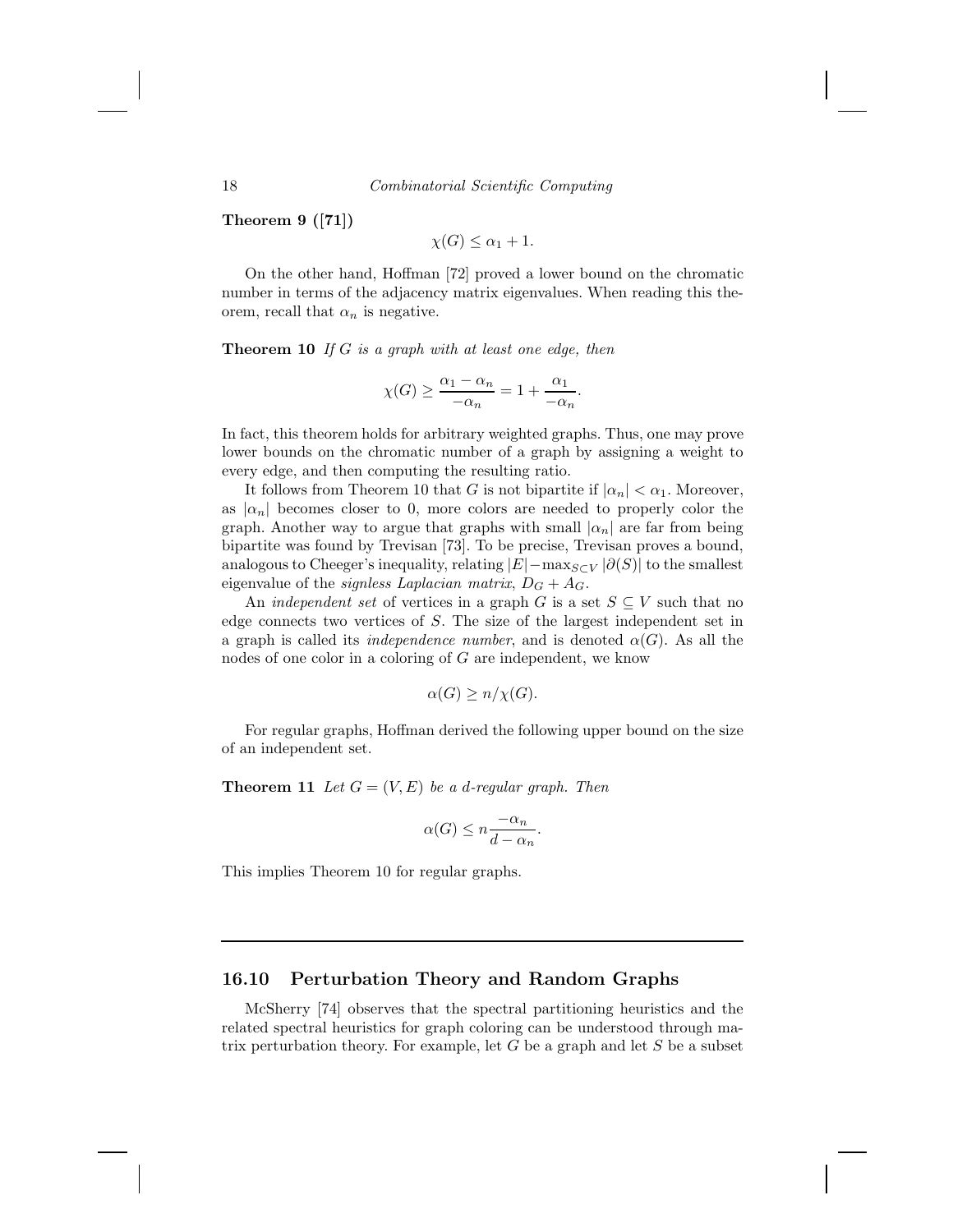of the vertices of  $G$ . Without loss of generality, assume that  $S$  is the set of the first  $|S|$  vertices of G. Then, we can write the adjacency matrix of G as

$$
\begin{bmatrix} A(S) & 0 \\ 0 & A(V-S) \end{bmatrix} + \begin{bmatrix} 0 & A(S,V-S) \\ A(V-S,S) & 0 \end{bmatrix},
$$

where we write  $A(S)$  to denote the restriction of the adjacency matrix to the vertices in S, and  $A(S, V - S)$  to capture the entries in rows indexed by S and columns indexed by  $V-S$ . The set S can be discovered from an examination of the eigenvectors of the left-hand matrix: it has one eigenvector that is positive on S and zero elsewhere, and another that is positive on  $V-S$  and zero elsewhere. If the right-hand matrix is a "small" perturbation of the left-hand matrix, then we expect similar eigenvectors to exist in A. It seems reasonable that the right-hand matrix should be small if it contains few edges. Whether or not this may be made rigorous depends on the locations of the edges. We will explain McSherry's analysis, which makes this rigorous in certain random models.

We first recall the basics perturbation theory for matrices. Let A and B be symmetric matrices with eigenvalues  $\alpha_1 \geq \alpha_2 \geq \cdots \geq \alpha_n$  and  $\beta_1 \geq \beta_2 \geq$  $\cdots \geq \beta_n$ , respectively. Let  $M = A - B$ . Weyl's Theorem, which follows from the Courant-Fischer Theorem, tells us that

$$
|\alpha_i - \beta_i| \le ||M||
$$

for all i. As M is symmetric,  $||M||$  is merely the largest absolute value of an eigenvalue of M.

When some eigenvalue  $\alpha_i$  is well-separated from the others, one can show that a small perturbation does not change the corresponding eigenvector too much. Demmel [75, Theorem 5.2] proves the following bound.

**Theorem 12** Let  $v_1, \ldots, v_n$  be an orthonormal basis of eigenvectors of A corresponding to  $\alpha_1,\ldots,\alpha_n$  and let  $\mathbf{u}_1,\ldots,\mathbf{u}_n$  be an orthonormal basis of eigenvectors of B corresponding to  $\beta_1,\ldots,\beta_n$ . Let  $\theta_i$  be the angle between  $\mathbf{v}_i$ and  $\mathbf{w}_i$ . Then,

$$
\frac{1}{2}\sin 2\theta_i \le \frac{\|M\|}{\min_{j\neq i} |\alpha_i - \alpha_j|}.
$$

McSherry applies these ideas from perturbation theory to analyze the behavior of spectral partitioning heuristics on random graphs that are generated to have good partitions. For example, he considered the planted partition model of Boppana [76]. This is defined by a weighted complete graph  $H$  determined by a  $S \subset V$  in which

$$
w(a, b) = \begin{cases} p & \text{if both or neither of } a \text{ and } b \text{ are in } S, \text{ and} \\ q & \text{if exactly one of } a \text{ and } b \text{ are in } S, \end{cases}
$$

for  $q < p$ . A random unweighted graph G is then constructed by including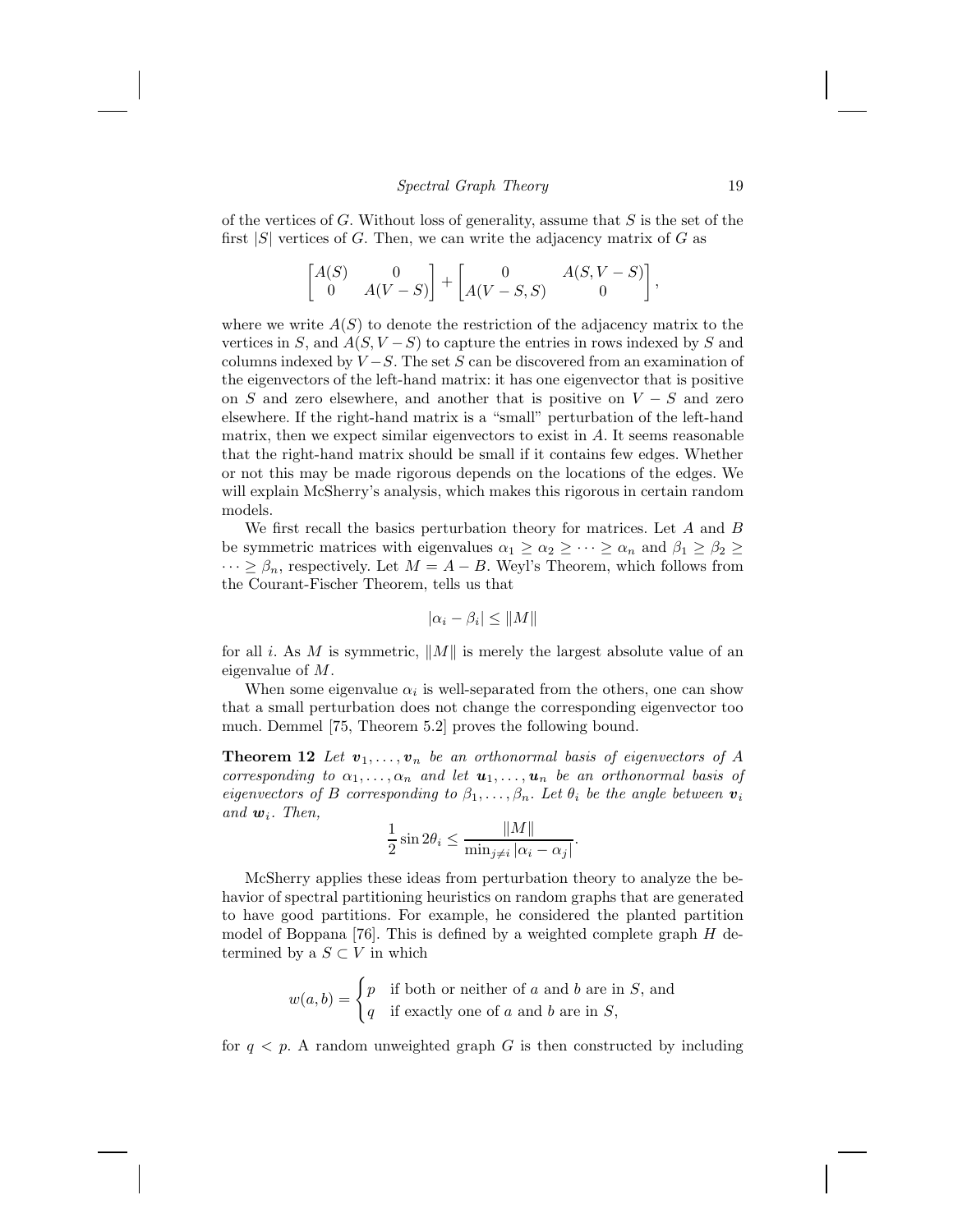edge  $(a, b)$  in G with probability  $w(a, b)$ . For appropriate values of q and p, the cut determined by S is very likely to be the sparsest. If  $q$  is not too close to  $p$ , then the largest two eigenvalues of  $H$  are far from the rest, and correspond to the all-1s vector and a vector that is uniform and positive on S and uniform and negative on  $V - S$ . Using results from random matrix theory of Füredi and Komlós [77], Vu [78], and Alon, Krievlevich and Vu [79], McSherry proves that G is a slight perturbation of H, and that the eigenvectors of G can be used to recover the set  $S$ , with high probability.

Both McSherry [74] and Alon and Kahale [80] have shown that the eigenvectors of the smallest adjacency matrix eigenvalues may be used to k-color randomly generated k-colorable graphs. These graphs are generated by first partitioning the vertices into  $k$  sets,  $S_1, \ldots, S_k$ , and then adding edges between vertices in different sets with probability  $p$ , for some small  $p$ .

For more information on these and related results, we suggest the book by Kannan and Vempala [81].

### 16.11 Relative Spectral Graph Theory

Preconditioning (see Chapter 12) has inspired the study of the relative *eigenvalues of graphs*. These are the eigenvalues of  $L_G L_H^+$ , where  $L_G$  is the Laplacian of a graph G and  $L_H^+$  is the pseudo-inverse of the Laplacian of a graph  $H$ . We recall that the pseudo-inverse of a symmetric matrix  $L$  is given by

$$
\sum_{i:\lambda_i\neq 0}\frac{1}{\lambda_i}\boldsymbol{v}_i\boldsymbol{v}_i^T,
$$

where the  $\lambda_i$  and  $\boldsymbol{v}_i$  are the eigenvalues and eigenvectors of the matrix L. The eigenvalues of  $L_G L_H^+$  reveal how well H approximates G.

Let  $K_n$  denote the complete graph on n vertices. All of the non-trivial eigenvalues of the Laplacian of  $K_n$  equal n. So,  $L_{K_n}$  acts as n times the identity on the space orthogonal to **b**1. Thus, for every G the eigenvalues of  $L_G L_{K_n}^+$ are just the eigenvalues of  $L_G$  divided by n, and the eigenvectors are the same. Many results on expander graphs, including those in Section 16.8.2, can be derived by using this perspective to treat an expander as an approximation of the complete graph (see [82]).

Recall that when  $L_G$  and  $L_H$  have the same range,  $\kappa_f(L_G, L_H)$  is defined to be the largest non-zero eigenvalue of  $L_G L_H^+$  divided by the smallest. The Ramanujan graphs are  $d$ -regular graphs  $G$  for which

$$
\kappa_f(L_G, L_{K_n}) \le \frac{d + 2\sqrt{d - 1}}{d - 2\sqrt{d - 1}}.
$$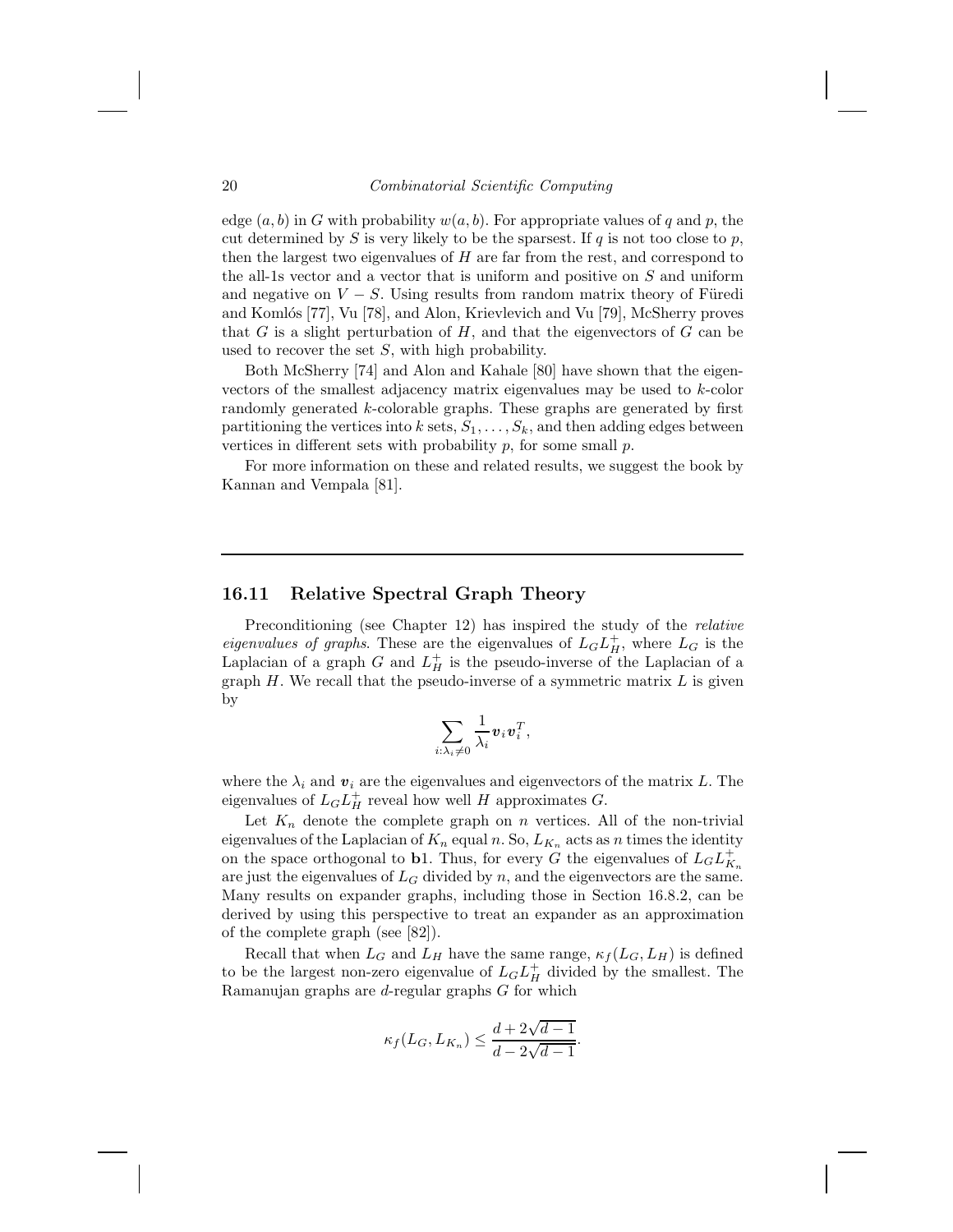Batson, Spielman and Srivastava [82] prove that every graph  $H$  can be approximated by a sparse graph almost as well as this.

**Theorem 13** For every weighted graph G on n vertices and every  $d > 1$ , there exists a weighted graph H with at most  $\lceil d(n-1) \rceil$  edges such that

$$
\kappa_f(L_G, L_H) \le \frac{d+1+2\sqrt{d}}{d+1-2\sqrt{d}}.
$$

Spielman and Srivastava [83] show that if one forms a graph  $H$  by sampling  $O(n \log n/\epsilon^2)$  edges of G with probability proportional to their effective resistance and rescaling their weights, then with high probability  $\kappa_f(L_G, L_H) \leq 1 + \epsilon.$ 

Spielman and Woo [84] have found a characterization of the well-studied stretch of a spanning tree with respect to a graph in terms of relative graph spectra. For simplicity, we just define it for unweighted graphs. If  $T$  is a spanning tree of a graph  $G = (V, E)$ , then for every  $(a, b) \in E$  there is a unique path in T connecting a to b. The stretch of  $(a, b)$  with respect to T, written  $\text{st}_T(a, b)$ , is the number of edges in that path in T. The stretch of G with respect to  $T$  is then defined to be

$$
\mathsf{st}_T(G) \stackrel{\text{def}}{=} \sum_{(a,b)\in E} \mathsf{st}_T(a,b).
$$

Theorem 14 ([84])

$$
\mathsf{st}_T(G) = \operatorname{trace} \left( L_G L_T^+ \right).
$$

See Chapter 12 for a proof.

### 16.12 Directed Graphs

There has been much less success in the study of the spectra of directed graphs, perhaps because the nonsymmetric matrices naturally associated with directed graphs are not necessarily diagonalizable. One naturally defines the adjacency matrix of a directed graph G by

$$
A_G(a, b) = \begin{cases} 1 & \text{if } G \text{ has a directed edge from } b \text{ to } a \\ 0 & \text{otherwise.} \end{cases}
$$

Similarly, if we let  $d(a)$  denote the number of edges leaving vertex a and define D as before, then the matrix realizing the random walk on  $G$  is

$$
W_G = A_G D_G^{-1}.
$$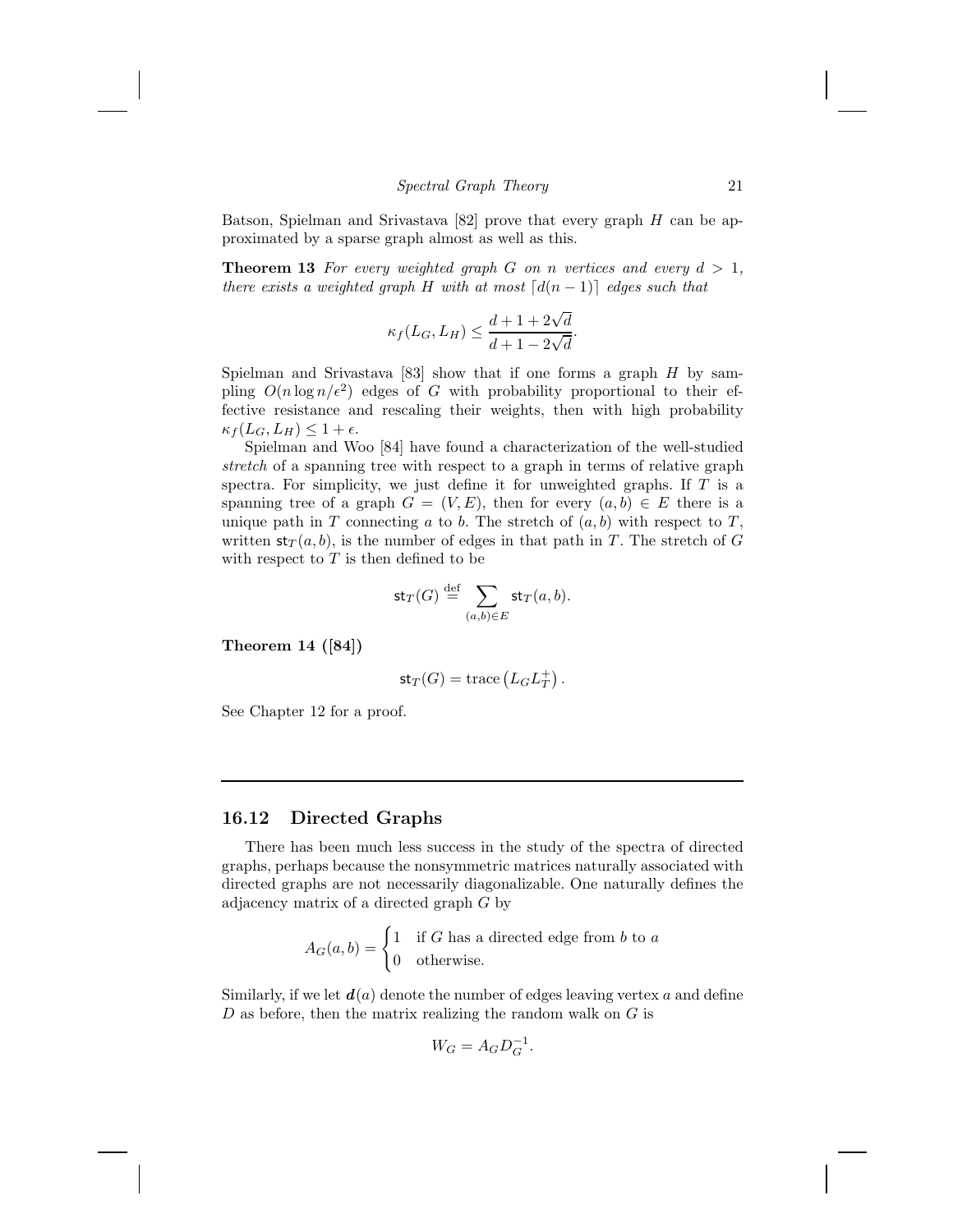The Perron-Frobenius Theorem (see [11, 8]) tells us that if  $G$  is strongly connected, then  $A_G$  has a unique positive eigenvector  $\boldsymbol{v}$  with a positive eigenvalue  $\lambda$  such that every other eigenvalue  $\mu$  of A satisfies  $|\mu| \leq \lambda$ . The same holds for  $W_G$ . When  $|\mu| < \lambda$  for all other eigenvalues  $\mu$ , this vector is proportional to the unique limiting distribution of the random walk on G.

These Perron-Frobenius eigenvectors have proved incredibly useful in a number of situations. For instance, athey are at the heart of Google's PageRank algorithm for answering web search queries (see [85, 86]). This algorithm constructs a directed graph by associating vertices with web pages, and creating a directed edge for each link. It also adds a large number of low-weight edges by allowing the random walk to move to a random vertex with some small probability at each step. The PageRank score of a web page is then precisely the value of the Perron-Frobenius vector at the associated vertex. Interestingly, this idea was actually proposed by Bonacich [87, 88, 89] in the 1970's as a way of measuring the centrality of nodes in a social network. An analogous measure, using the adjacency matrix, was proposed by Berge [90, Chapter 4, Section 5] for ranking teams in sporting events. Palacios-Huerta and Volij [91] and Altman and Tennenholtz [92] have given abstract, axiomatic descriptions of the rankings produced by these vectors.

An related approach to obtaining rankings from directed graphs was proposed by Kleinberg [93]. He suggested using singular vectors of the directed adjacency matrix. Surprising, we are unaware of other combinatorially interesting uses of the singular values or vectors of matrices associated with directed graphs.

To avoid the complications of non-diagonalizable matrices, Chung [94] has defined a symmetric Laplacian matrix for directed graphs. Her definition is inspired by the observation that the degree matrix  $D$  used in the definition of the undirected Laplacian is the diagonal matrix of  $d$ , which is proportional to the limiting distribution of a random walk on an undirected graph. Chung's Laplacian for directed graphs is constructed by replacing  $d$  by the Perron-Frobenius vector for the random walk on the graph. Using this Laplacian, she derives analogs of Cheeger's inequality, defining conductance by counting edges by the probability they appear in a random walk [95].

# 16.13 Concluding Remarks

Many fascinating and useful results in Spectral Graph Theory are omitted in this survey. For those who want to learn more, the following books and survey papers take an approach in the spirit of this Chapter: [96, 97, 98, 81, 3, 40]. I also recommend [10, 99, 6, 100, 101].

Anyone contemplating Spectral Graph Theory should be aware that there are graphs with very pathological spectra. Expanders could be considered ex-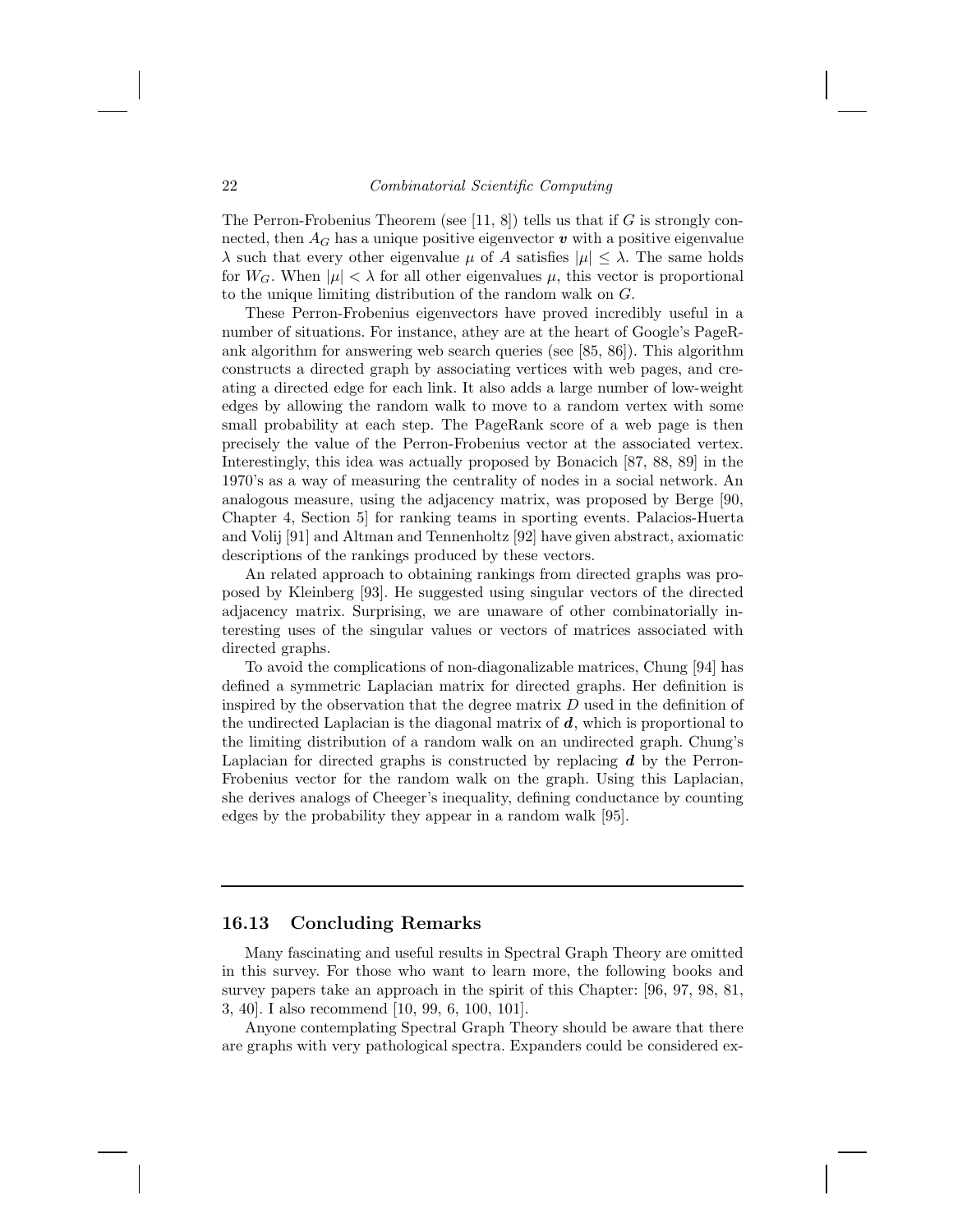amples. But, Strongly Regular Graphs (which only have 3 distinct eigenvalues) and Distance Regular Graphs should also be considered. Excellent treatments of these appear in some of the aforementioned works, and also in [6, 102].

# Bibliography

- [1] Bollobás, B., Modern graph theory, Springer-Verlag, New York, 1998.
- [2] Doyle, P. G. and Snell, J. L., Random Walks and Electric Networks, Vol. 22 of Carus Mathematical Monographs, Mathematical Association of America, 1984.
- [3] Chung, F. R. K., Spectral Graph Theory, American Mathematical Society, 1997.
- [4] Hall, K. M., "An r-dimensional quadratic placement algorithm," Management Science, Vol. 17, 1970, pp. 219–229.
- [5] Gould, S. H., *Variational Methods for Eigenvalue Problems*, Dover, 1995.
- [6] Godsil, C., Algebraic Combinatorics, Chapman & Hall, 1993.
- [7] van der Holst, H., Lovàsz, L., and Schrijver, A., "The Colin de Verdière Graph Parameter," Bolyai Soc. Math. Stud., Vol. 7, 1999, pp. 29–85.
- [8] Horn, R. A. and Johnson, C. R., Matrix Analysis, Cambridge University Press, 1985.
- [9] Collatz, L. and Sinogowitz, U., "Spektren endlicher Grafen," Abh. Math. Sem. Univ. Hamburg, Vol. 21, 1957, pp. 63–77.
- [10] Cvetković, D. M., Doob, M., and Sachs, H., Spectra of Graphs, Academic Press, 1978.
- [11] Bapat, R. B. and Raghavan, T. E. S., Nonnegative Matrices and Applications, No. 64 in Encyclopedia of Mathematics and its Applications, Cambridge University Press, 1997.
- [12] Hoffman, A. J., "On the Polynomial of a Graph," The American Mathematical Monthly, Vol. 70, No. 1, 1963, pp. 30–36.
- [13] Fiedler., M., "Algebraic connectivity of graphs," Czechoslovak Mathematical Journal, Vol. 23, No. 98, 1973, pp. 298–305.
- [14] Fiedler, M., "A property of eigenvectors of nonnegative symmetric matrices and its applications to graph theory," Czechoslovak Mathematical Journal, Vol. 25, No. 100, 1975, pp. 618–633.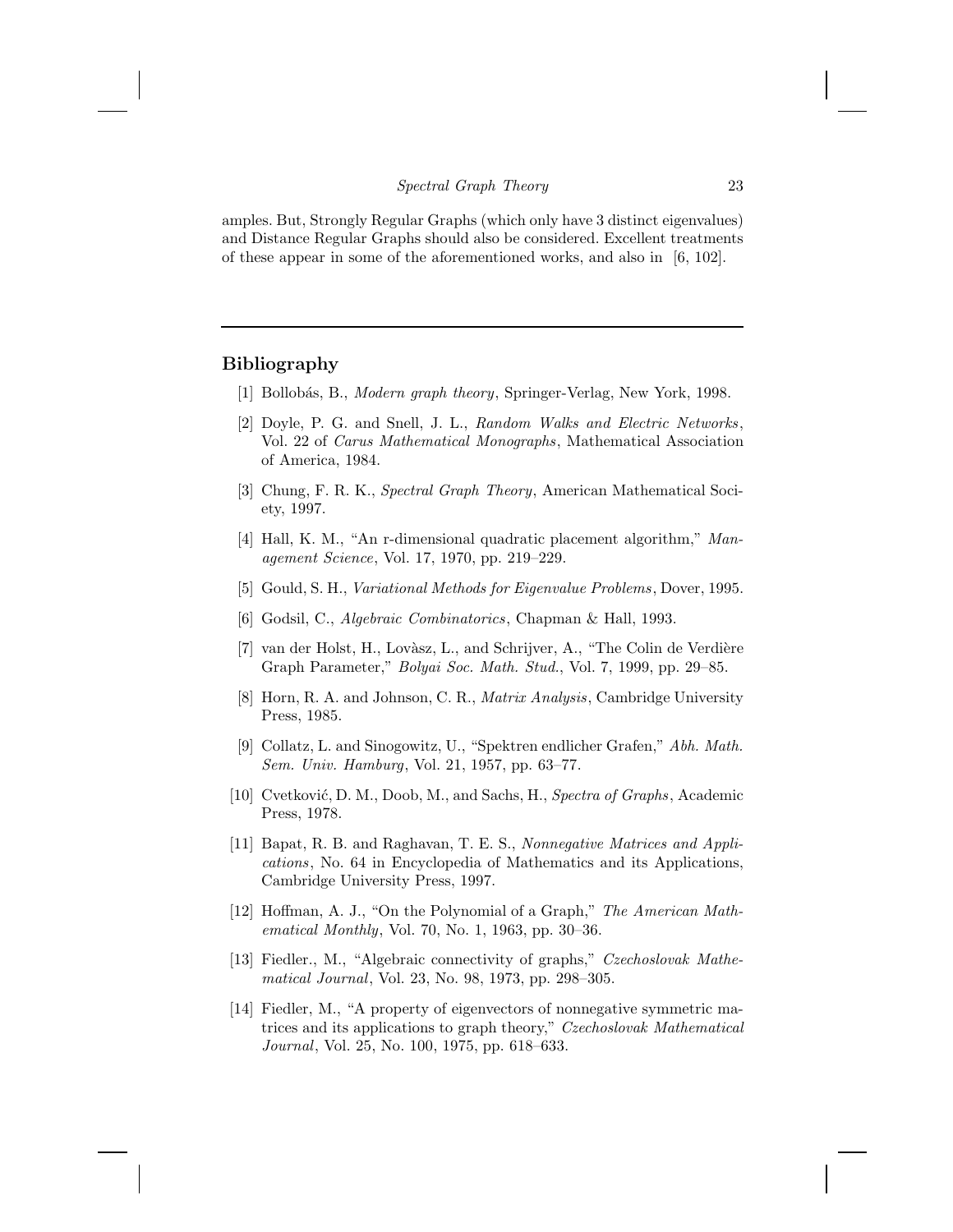- [15] van der Holst, H., "A Short Proof of the Planarity Characterization of Colin de Verdière," Journal of Combinatorial Theory, Series B, Vol. 65, No. 2, 1995, pp. 269 – 272.
- [16] Donath, W. E. and Hoffman, A. J., "Algorithms for Partitioning Graphs and Computer Logic Based on Eigenvectors of Connection Matrices," IBM Technical Disclosure Bulletin, Vol. 15, No. 3, 1972, pp. 938–944.
- [17] Donath, W. E. and Hoffman, A. J., "Lower Bounds for the Partitioning of Graphs," IBM Journal of Research and Development, Vol. 17, No. 5, Sept. 1973, pp. 420–425.
- [18] Barnes, E. R., "An Algorithm for Partitioning the Nodes of a Graph," SIAM Journal on Algebraic and Discrete Methods, Vol. 3, No. 4, 1982, pp. 541–550.
- [19] Simon, H. D., "Partitioning of Unstructured Problems for Parallel Processing," Computing Systems in Engineering, Vol. 2, 1991, pp. 135–148.
- [20] Pothen, A., Simon, H. D., and Liou, K.-P., "Partitioning Sparse Matrices with Eigenvectors of Graphs," SIAM Journal on Matrix Analysis and Applications, Vol. 11, No. 3, 1990, pp. 430–452.
- [21] Shi, J. B. and Malik, J., "Normalized Cuts and Image Segmentation," IEEE Trans. Pattern Analysis and Machine Intelligence, Vol. 22, No. 8, Aug. 2000, pp. 888–905.
- [22] Ng, A. Y., Jordan, M. I., and Weiss, Y., "On Spectral Clustering: Analysis and an algorithm," Adv. in Neural Inf. Proc. Sys. 14, 2001, pp. 849–856.
- [23] Wei, Y.-C. and Cheng, C.-K., "Ratio cut partitioning for hierarchical designs," IEEE Transactions on Computer-Aided Design of Integrated Circuits and Systems, Vol. 10, No. 7, Jul 1991, pp. 911–921.
- [24] Hagen, L. and Kahng, A. B., "New Spectral Methods for Ratio Cut Partitioning and Clustering," IEEE Transactions on Computer-Aided Design of Integrated Circuits and Systems, Vol. 11, 1992, pp. 1074–1085.
- [25] Cheeger, J., "A lower bound for smallest eigenvalue of the Laplacian," Problems in Analysis, Princeton University Press, 1970, pp. 195–199.
- [26] Sinclair, A. and Jerrum, M., "Approximate Counting, Uniform Generation and Rapidly Mixing Markov Chains," Information and Computation, Vol. 82, No. 1, July 1989, pp. 93–133.
- [27] Lawler, G. F. and Sokal, A. D., "Bounds on the  $L^2$  Spectrum for Markov Chains and Markov Processes: A Generalization of Cheeger's Inequality," Transactions of the American Mathematical Society, Vol. 309, No. 2, 1988, pp. 557–580.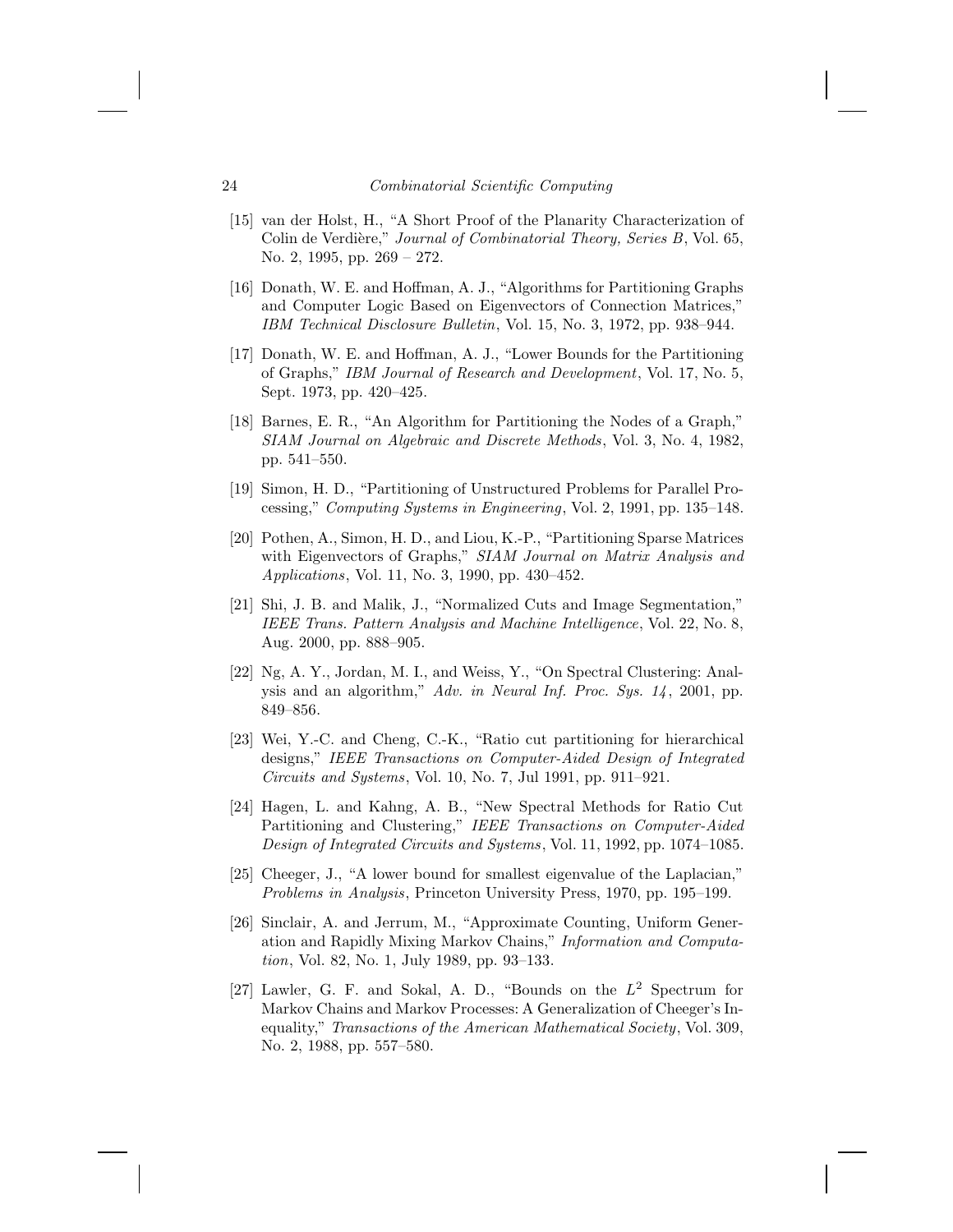- [28] Alon, N. and Milman, V. D., " $\lambda_1$ , Isoperimetric inequalities for graphs, and superconcentrators," J. Comb. Theory, Ser. B, Vol. 38, No. 1, 1985, pp. 73–88.
- [29] Alon, N., "Eigenvalues and expanders," Combinatorica, Vol. 6, No. 2, 1986, pp. 83–96.
- [30] Dodziuk, J., "Difference Equations, Isoperimetric Inequality and Transience of Certain Random Walks," Transactions of the American Mathematical Society, Vol. 284, No. 2, 1984, pp. 787–794.
- [31] Varopoulos, N. T., "Isoperimetric inequalities and Markov chains," Journal of Functional Analysis, Vol. 63, No. 2, 1985, pp. 215 – 239.
- [32] Mihail, M., "Conductance and Convergence of Markov Chains—A Combinatorial Treatment of Expanders," 30th Annual IEEE Symposium on Foundations of Computer Science, 1989, pp. 526–531.
- [33] Leighton, T. and Rao, S., "Multicommodity max-flow min-cut theorems and their use in designing approximation algorithms," Journal of the ACM, Vol. 46, No. 6, Nov. 1999, pp. 787–832.
- [34] Arora, S., Rao, S., and Vazirani, U., "Expander flows, geometric embeddings and graph partitioning,"  $J.$   $ACM$ , Vol. 56, No. 2, 2009, pp. 1–37.
- [35] Khandekar, R., Rao, S., and Vazirani, U., "Graph partitioning using single commodity flows,"  $J.$   $ACM$ , Vol. 56, No. 4, 2009, pp. 1–15.
- [36] Sherman, J., "Breaking the Multicommodity Flow Barrier for O(sqrt(log n))-approximations to Sparsest Cut," Proceedings of the 50th IEEE Symposium on Foundations of Computer Science, 2009, pp. 363 – 372.
- [37] Arora, S., Hazan, E., and Kale, S., "O(sqrt (log n)) Approximation to Sparsest Cut in  $\tilde{O}(n^2)$  Time," 45th IEEE Symposium on Foundations of Computer Science, 2004, pp. 238–247.
- [38] Arora, S. and Kale, S., "A combinatorial, primal-dual approach to semidefinite programs," Proceedings of the 39th Annual ACM Symposium on Theory of Computing, 2007, pp. 227–236.
- [39] Orecchia, L., Schulman, L. J., Vazirani, U. V., and Vishnoi, N. K., "On partitioning graphs via single commodity flows," Proceedings of the  $40$ th Annual ACM Symposium on Theory of Computing, 2008, pp. 461–470.
- [40] Lovász, L., "Random walks on graphs: a survey," *Combinatorics*, *Paul* Erdös is Eighty, Vol. 2, edited by T. S. D. Miklos, V. T. Sos, Janos Bólyai Mathematical Society, Budapest, 1996, pp. 353–398.
- [41] Impagliazzo, R. and Zuckerman, D., "How to recycle random bits,"  $30th$ annual IEEE Symposium on Foundations of Computer Science, 1989, pp. 248–253.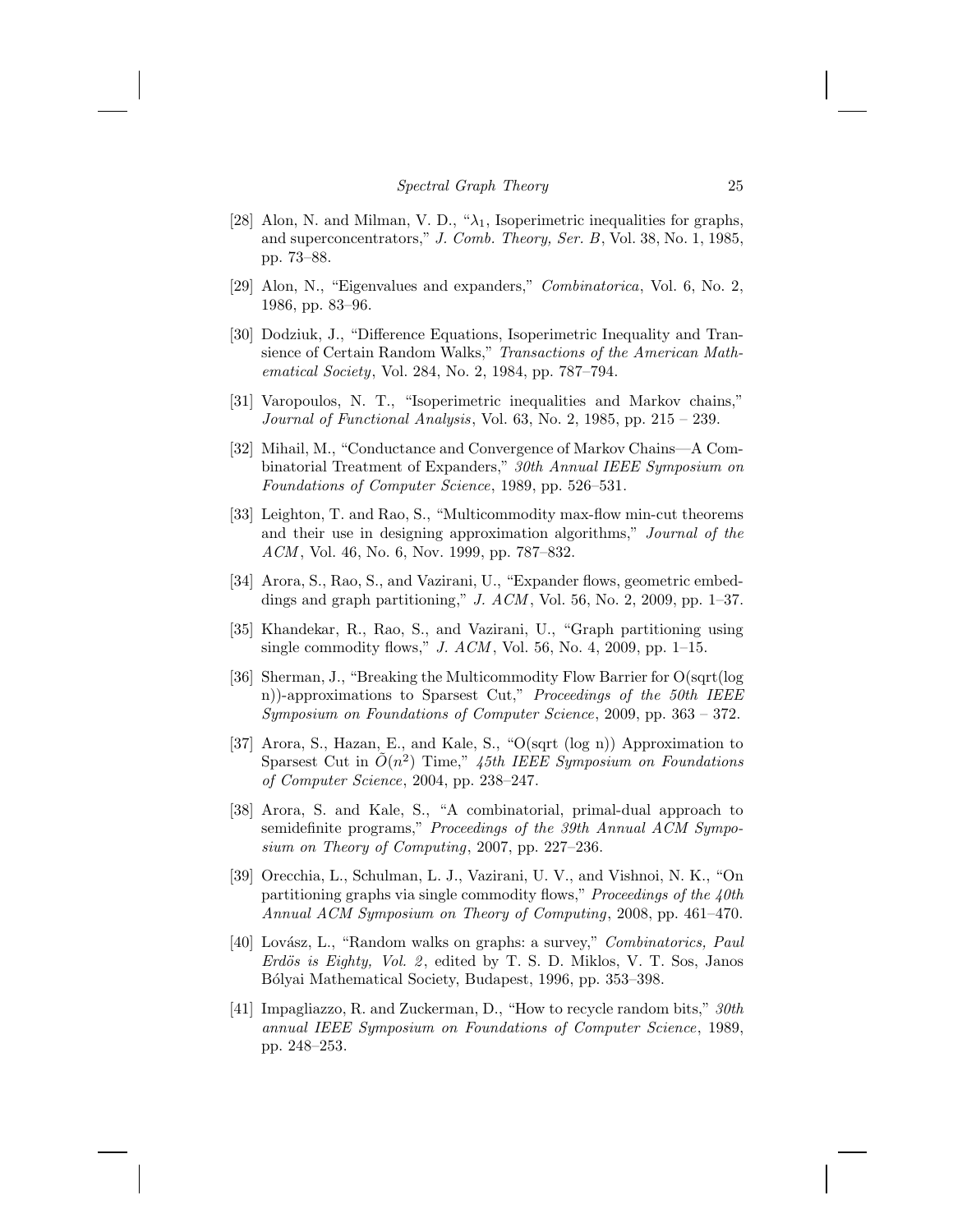- [42] Karp, R. M., Pippenger, N., and Sipser, M., "A time randomness tradeoff," AMS Conf. on Probabilistic Computational Complexity, Durham, New Hampshire, 1985.
- [43] Ajtai, M., Komlós, J., and Szemerédi, E., "Deterministic Simulation in LOGSPACE," Proceedings of the Nineteenth Annual ACM Symposium on Theory of Computing, 1987, pp. 132–140.
- [44] Alon, N., Bruck, J., Naor, J., Naor, M., and Roth, R. M., "Construction of Asymptotically Good Low-Rate Error-Correcting Codes through Pseudo-Random Graphs," IEEE Transactions on Information Theory, Vol. 38, No. 2, March 1992, pp. 509–516.
- [45] Sipser, M. and Spielman, D., "Expander codes," IEEE Transactions on Information Theory, Vol. 42, No. 6, Nov 1996, pp. 1710–1722.
- [46] Zemor, G., "On expander codes," IEEE Transactions on Information Theory, Vol. 47, No. 2, Feb 2001, pp. 835–837.
- [47] Barg, A. and Zemor, G., "Error exponents of expander codes," IEEE Transactions on Information Theory, Vol. 48, No. 6, Jun 2002, pp. 1725– 1729.
- [48] Guruswami, V., "Guest column: error-correcting codes and expander graphs," SIGACT News, Vol. 35, No. 3, 2004, pp. 25–41.
- [49] Pippenger, N., "On networks of noisy gates," Proceedings of the 26th Ann. IEEE Symposium on Foundations of Computer Science, 1985, pp. 30–38.
- [50] Pippenger, N., "Self-Routing Superconcentrators," Journal of Computer and System Sciences, Vol. 52, No. 1, Feb. 1996, pp. 53–60.
- [51] Tanner, R. M., "Explicit construction of concentrators from generalized n-gons," SIAM J. Algebraic Discrete Methods, Vol. 5, 1984, pp. 287–293.
- [52] Beigel, R., Margulis, G., and Spielman, D. A., "Fault diagnosis in a small constant number of parallel testing rounds," SPAA '93: Proceedings of the fifth annual ACM symposium on Parallel algorithms and architectures, ACM, New York, NY, USA, 1993, pp. 21–29.
- [53] Alon, N. and Chung, F., "Explicit Construction of Linear Sized Tolerant Networks," Discrete Mathematics, Vol. 72, 1988, pp. 15–19.
- [54] Hoory, S., Linial, N., and Wigderson, A., "Expander Graphs and Their Applications," Bulletin of the American Mathematical Society, Vol. 43, No. 4, 2006, pp. 439–561.
- [55] Nilli, A., "On the second eigenvalue of a graph," *Discrete Math*, Vol. 91, 1991, pp. 207–210.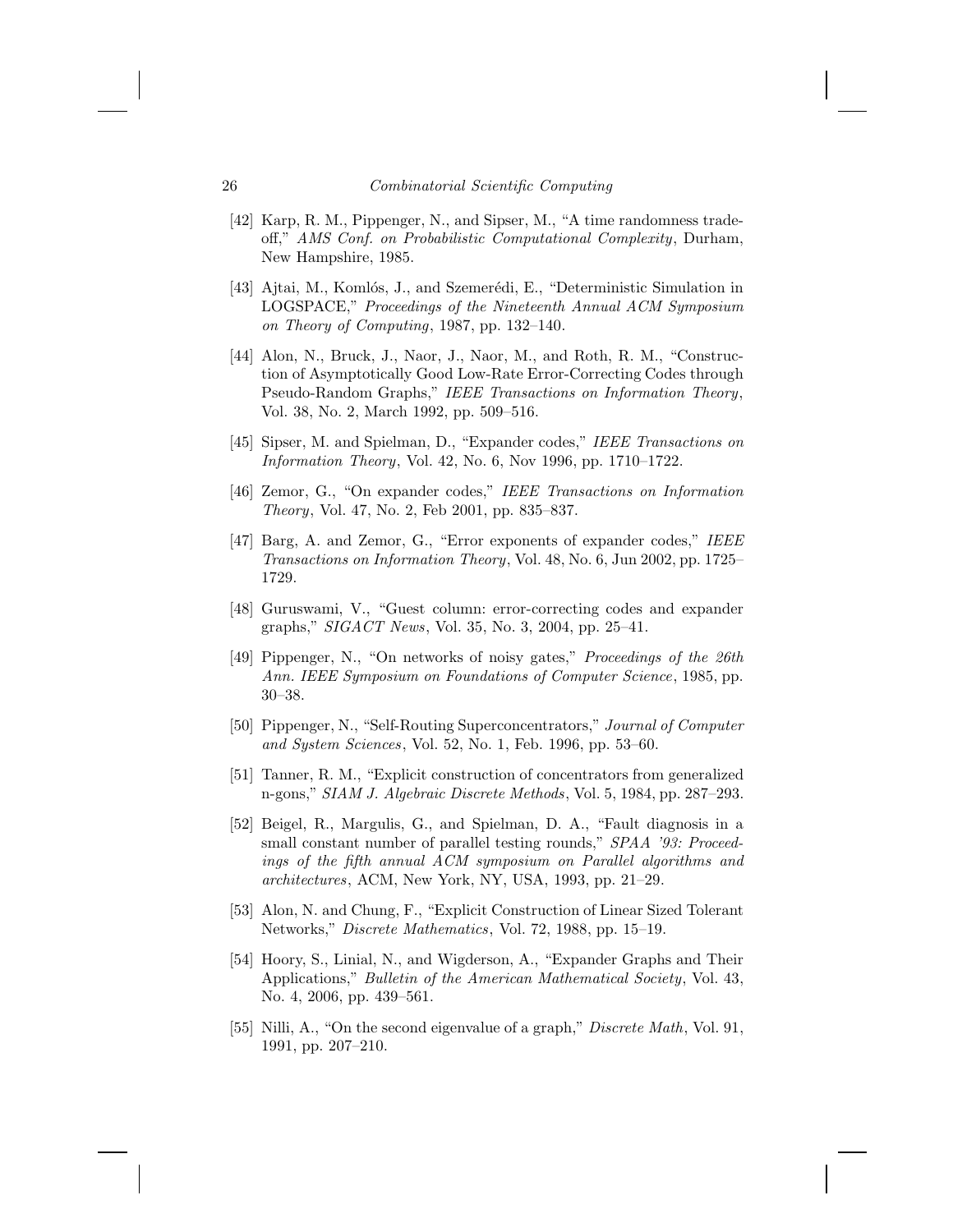- [56] Margulis, G. A., "Explicit group theoretical constructions of combinatorial schemes and their application to the design of expanders and concentrators," Problems of Information Transmission, Vol. 24, No. 1, July 1988, pp. 39–46.
- [57] Lubotzky, A., Phillips, R., and Sarnak, P., "Ramanujan Graphs," Combinatorica, Vol. 8, No. 3, 1988, pp. 261–277.
- [58] Kahale, N., "Eigenvalues and expansion of regular graphs," J. ACM , Vol. 42, No. 5, 1995, pp. 1091–1106.
- [59] Capalbo, M., Reingold, O., Vadhan, S., and Wigderson, A., "Randomness conductors and constant-degree lossless expanders," Proceedings of the 34th Annual ACM Symposium on Theory of Computing, 2002, pp. 659–668.
- [60] Spielman, D. A. and Teng, S.-H., "Spectral partitioning works: Planar graphs and finite element meshes," Linear Algebra and its Applications, Vol. 421, No. 2-3, 2007, pp. 284 – 305, Special Issue in honor of Miroslav Fiedler.
- [61] Kelner, J. A., "Spectral partitioning, eigenvalue bounds, and circle packings for graphs of bounded genus," SIAM J. Comput., Vol. 35, No. 4, 2006, pp. 882–902.
- [62] Biswal, P., Lee, J., and Rao, S., "Eigenvalue bounds, spectral partitioning, and metrical deformations via flows," Journal of the ACM , 2010, to appear.
- [63] Kelner, J. A., Lee, J., Price, G., and Teng, S.-H., "Higher Eigenvalues of Graphs," Proceedings of the 50th IEEE Symposium on Foundations of Computer Science, 2009, pp. 735–744.
- [64] Vaidya, P. M., "Solving linear equations with symmetric diagonally dominant matrices by constructing good preconditioners." Unpublished manuscript UIUC 1990. A talk based on the manuscript was presented at the IMA Workshop on Graph Theory and Sparse Matrix Computation, October 1991, Minneapolis.
- [65] Bern, M., Gilbert, J., Hendrickson, B., Nguyen, N., and Toledo, S., "Support-graph preconditioners," SIAM Journal on Matrix Analysis and Applications, Vol. 27, No. 4, 2006, pp. 930–951.
- [66] Boman, E. G. and Hendrickson, B., "Support Theory for Preconditioning," SIAM Journal on Matrix Analysis and Applications, Vol. 25, No. 3, 2003, pp. 694–717.
- [67] Spielman, D. A. and Teng, S.-H., "Nearly-Linear Time Algorithms for Preconditioning and Solving Symmetric, Diagonally Dominant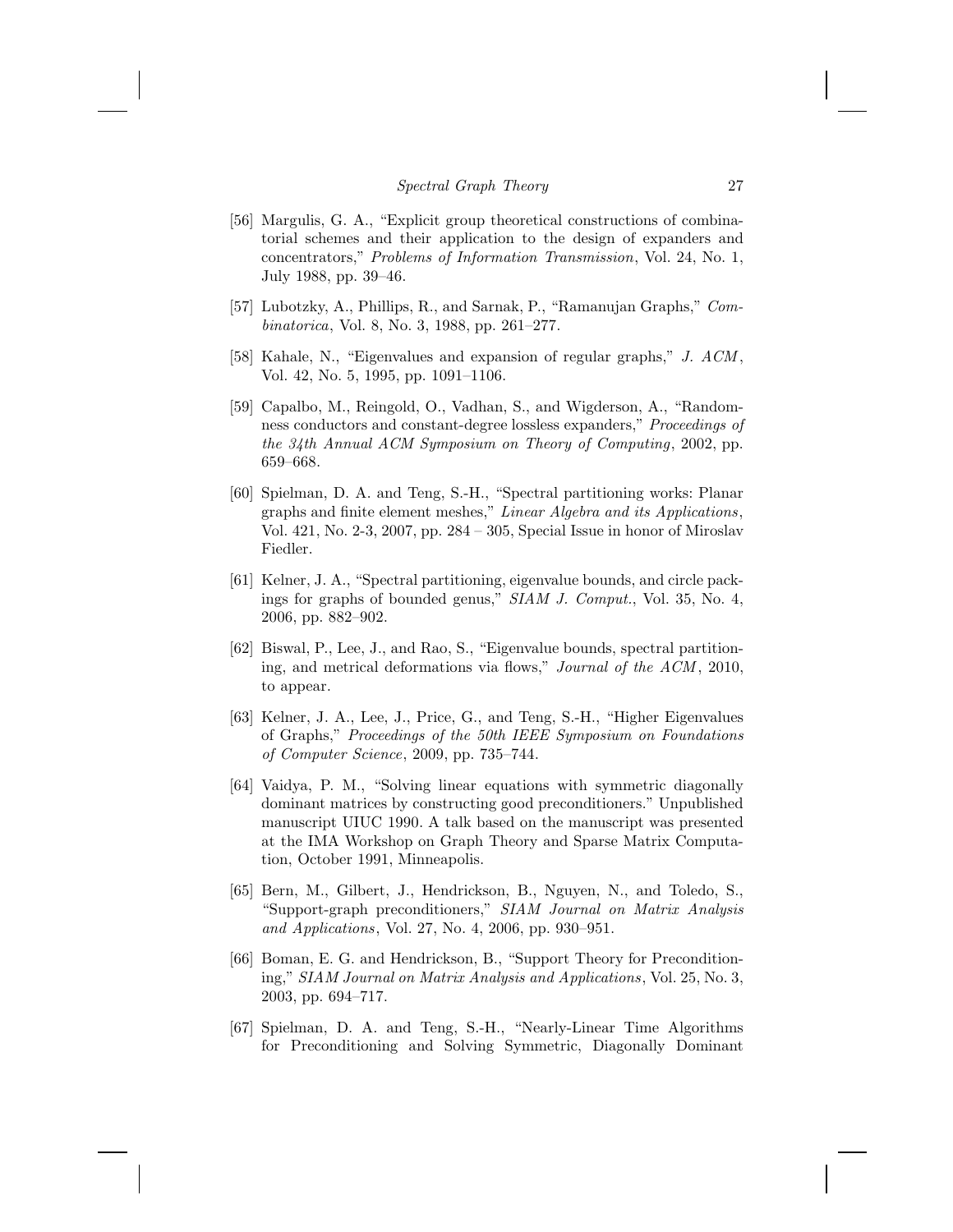Linear Systems," CoRR, Vol. abs/cs/0607105, 2009, Available at http://www.arxiv.org/abs/cs.NA/0607105.

- [68] Diaconis, P. and Stroock, D., "Geometric Bounds for Eigenvalues of Markov Chains," The Annals of Applied Probability, Vol. 1, No. 1, 1991, pp. 36–61.
- [69] Guattery, S., Leighton, T., and Miller, G. L., "The Path Resistance Method for Bounding the Smallest Nontrivial Eigenvalue of a Laplacian," Combinatorics, Probability and Computing, Vol. 8, 1999, pp. 441– 460.
- [70] Guattery, S. and Miller, G. L., "Graph Embeddings and Laplacian Eigenvalues," SIAM Journal on Matrix Analysis and Applications, Vol. 21, No. 3, 2000, pp. 703–723.
- [71] Wilf, H. S., "The Eigenvalues of a Graph and its Chromatic Number," J. London math. Soc., Vol. 42, 1967, pp. 330–332.
- [72] Hoffman, A. J., "On eigenvalues and colorings of graphs," Graph Theory and its Applications, Academic Press, New York, 1970, pp. 79–92.
- [73] Trevisan, L., "Max cut and the smallest eigenvalue," Proceedings of the 41st Annual ACM Symposium on Theory of Computing, 2009, pp. 263– 272.
- [74] McSherry, F., "Spectral Partitioning of Random Graphs," Proceedings of the 42nd IEEE Symposium on Foundations of Computer Science, 2001, pp. 529–537.
- [75] Demmel, J., Applied Numerical Linear Algebra, SIAM, 1997.
- [76] Boppana, R. B., "Eigenvalues and graph bisection: an average-case analysis," Proc. 28th IEEE Symposium on Foundations of Computer Science, 1987, pp. 280–285.
- [77] Füredi, Z. and Komlós, J., "The eigenvalues of random symmetric matrices," Combinatorica, Vol. 1, No. 3, 1981, pp. 233–241.
- [78] Vu, V., "Spectral Norm of Random Matrices," Combinatorica, Vol. 27, No. 6, 2007, pp. 721–736.
- [79] Alon, N., Krivelevich, M., and Vu, V. H., "On the concentration of eigenvalues of random symmetric matrices," Israel Journal of Mathematics, Vol. 131, No. 1, 2002, pp. 259–267.
- [80] Alon, N. and Kahale, N., "A Spectral Technique for Coloring Random 3-Colorable Graphs," SIAM Journal on Computing, Vol. 26, 1997, pp. 1733–1748.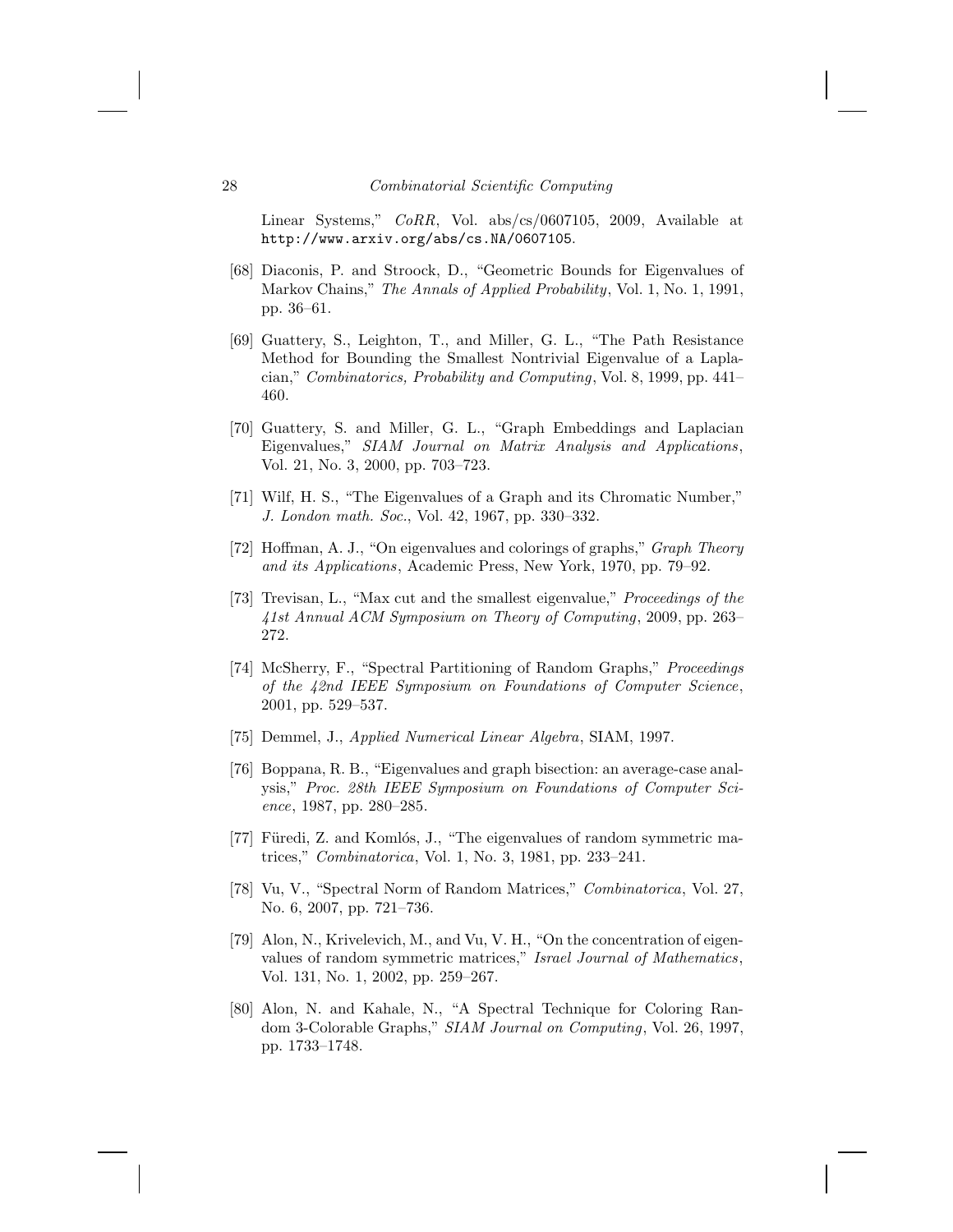- [81] Kannan, R. and Vempala, S., "Spectral Algorithms," Foundations and Trends in Theoretical Computer Science, Vol. 4, No. 3-4, 2008, pp. 132– 288.
- [82] Batson, J. D., Spielman, D. A., and Srivastava, N., "Twice-Ramanujan sparsifiers," Proceedings of the 41st Annual ACM Symposium on Theory of computing, 2009, pp. 255–262.
- [83] Spielman, D. A. and Srivastava, N., "Graph sparsification by effective resistances," SIAM Journal on Computing, 2010, To appear. Preliminary version appeared in the Proceedings of the 40th Annual ACM Symposium on Theory of Computing.
- [84] Spielman, D. A. and Woo, J., "A Note on Preconditioning by Low-Stretch Spanning Trees," CoRR, Vol. abs/0903.2816, 2009, Available at http://arxiv.org/abs/0903.2816.
- [85] Page, L., Brin, S., Motwani, R., and Winograd, T., "The PageRank Citation Ranking: Bringing Order to the Web," Tech. rep., Computer Science Department, Stanford University, 1998.
- [86] Langville, A. N. and Meyer, C. D., Google's PageRank and Beyond: The Science of Search Engine Rankings, Princeton University Press, Princeton, NJ, USA, 2006.
- [87] Bonacich, P., "Technique for Analyzing Overlapping Memberships," Sociological Methodology, Vol. 4, 1972, pp. 176–185.
- [88] Bonacich, P., "Factoring and Weighting Approaches to Status Scores and Clique Identification," Journal of Mathematical Sociology, Vol. 2, 1972, pp. 113–120.
- [89] Bonacich, P., "Power and Centrality: A family of Measures," American Journal of Sociology, Vol. 92, 1987, pp. 1170–1182.
- [90] Berge, C., Graphs, North-Holland, 1985.
- [91] Palacios-Huerta, I. and Volij, O., "The Measurement of Intellectual Influence," Econometrica, Vol. 72, No. 3, 2004, pp. 963–977.
- [92] Altman, A. and Tennenholtz, M., "Ranking systems: the PageRank axioms," Proceedings of the 6th ACM Conference on Electronic Commerce, 2005, pp. 1–8.
- [93] Kleinberg, J., "Authoratitive sources in a hyperlinked environment," Journal of the ACM, Vol. 48, 1999, pp. 604–632.
- [94] Chung, F., "The Diameter and Laplacian Eigenvalues of Directed Graphs," The Electronic Journal of Combinatorics, Vol. 13, No. 1, 2006.